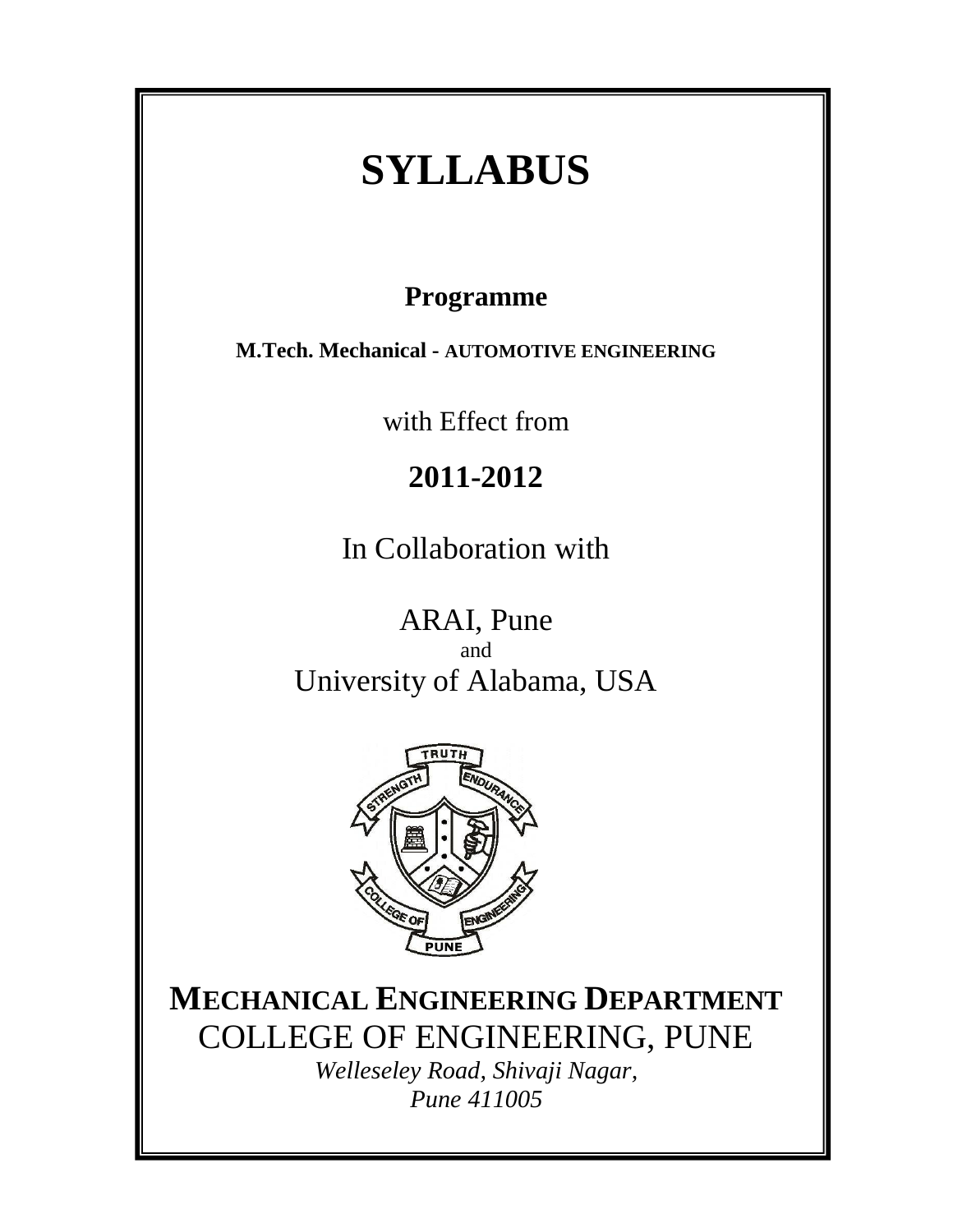# **Mechanical Engineering Department College of Engineering, Pune**

# **CURRICULUM STRUCTURE Programme: M.Tech. (Mechanical –Automotive Technology)** (Duration TWO Years)

# **Semester –I**

| Sr.<br>N <sub>0</sub> | <b>Subject Title</b>                                                         | <b>Course</b><br>Category | <b>Contact hours per</b><br>week |          | <b>Credits</b> |                |
|-----------------------|------------------------------------------------------------------------------|---------------------------|----------------------------------|----------|----------------|----------------|
|                       |                                                                              |                           |                                  |          | P              |                |
|                       | Open Elective $- I$ (To be offered by other<br>departments of the Institute) | <b>OEC</b>                | 3                                | $\Omega$ | $\Omega$       |                |
| $\mathfrak{D}$        | <b>Automotive Noise Vibrations and Harshness</b>                             | <b>PCC</b>                | 3                                |          |                | 3              |
| 3                     | I. C. Engines                                                                | PCC                       | 3                                |          |                |                |
| $\overline{4}$        | <b>Automotive Engineering Systems</b>                                        | <b>OEC</b>                | 3                                |          |                |                |
| 5                     | Department Elective-I                                                        | EC                        | 3                                | -        |                |                |
| 6                     | Seminar                                                                      | LC                        | 0                                | 0        | 4              |                |
|                       | <b>Automotive Laboratory-I (NVH)</b>                                         | LC                        | $\Omega$                         | $\Omega$ | 4              | $\overline{2}$ |
|                       | Total                                                                        |                           |                                  | 24       |                | 20             |

| <b>Department Elective I</b>          |             |
|---------------------------------------|-------------|
| <b>Combustion Engineering</b>         | <b>COEP</b> |
| Automotive Passion and Soft Skills    | ARAI        |
| <b>Engine Tribology</b>               | <b>COEP</b> |
| <b>Automotive Fuels and Emissions</b> | AR AI       |

# **Semester –II**

| Sr.            | <b>Subject Title</b>                          | <b>Course</b> | <b>Contact hours per</b> |          |          | <b>Credits</b>              |
|----------------|-----------------------------------------------|---------------|--------------------------|----------|----------|-----------------------------|
| No.            |                                               | Category      |                          | week     |          |                             |
|                |                                               |               | L                        |          | P        |                             |
|                | Open Elective - II                            | OEC/SEC       | $\mathcal{R}$            | $\Omega$ | $\Omega$ | 3                           |
|                |                                               | $/$ HSSC      |                          |          |          |                             |
| $\mathfrak{D}$ | Vehicle Dynamics                              | <b>PCC</b>    | 3                        | $\Omega$ | $\Omega$ | 3                           |
| 3              | <b>Automotive Electronics</b>                 | PCC           | 3                        | $\Omega$ | $\Omega$ | 3                           |
| $\overline{4}$ | I. C. Engine Modeling                         | <b>PCC</b>    | 3                        | $\Omega$ | $\Omega$ | 3                           |
| 5              | Department Elective II                        | <b>PCC</b>    | 3                        | 0        | $\Omega$ |                             |
| 6              | Automotive Lab-II (Engine / Emissions / Fuel) |               |                          | $\Omega$ | 4        | $\mathcal{D}_{\mathcal{L}}$ |
|                | <b>Intellectual Property Rights</b>           | <b>MLC</b>    |                          | $\Omega$ | $\Omega$ |                             |
| 8              | Mini Project / Seminar                        | LC            |                          | $\Omega$ | 4        | $\mathcal{D}_{\mathcal{L}}$ |
|                | <b>Total</b>                                  |               |                          | 24       |          | 20                          |

| <b>Department Elective II</b>        | <b>Offered</b> by |
|--------------------------------------|-------------------|
| Automotive Testing and certification | <b>ARAI</b>       |
| Global Product Development           | <b>ARAI</b>       |
| Automotive Aerodynamics              | <b>COEP</b>       |
| Automotive HVAC                      | <b>COEP</b>       |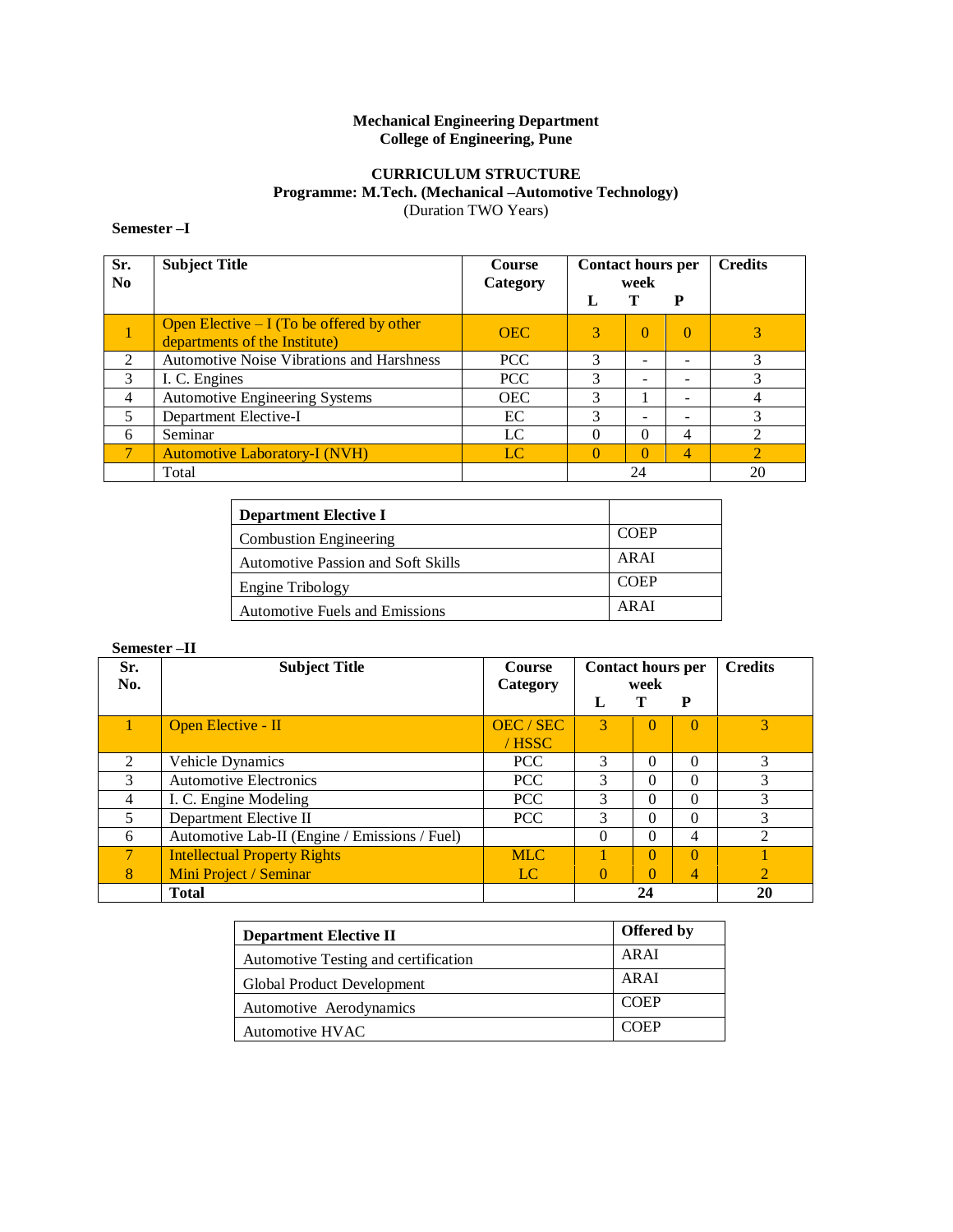| <b>Open Elective Courses</b><br>To be selected for "Open Elective-I" and "Open<br>$Electric$ - $II$ " | <b>Offered</b> by |
|-------------------------------------------------------------------------------------------------------|-------------------|
| (This list is dynamic)                                                                                |                   |
| <b>Engineering Mathematics for Problems Solving</b>                                                   | <b>COEP</b>       |
| Mechanics of Composite Materials                                                                      | <b>COEP</b>       |
| <b>Engine Tribology</b>                                                                               | <b>COEP</b>       |
| Finite Element Method                                                                                 | <b>COEP</b>       |
| <b>Automotive Electronics</b>                                                                         | <b>COEP</b>       |
| <b>Industrial Automation</b>                                                                          | <b>COEP</b>       |
| <b>Industrial Drives</b>                                                                              | <b>COEP</b>       |
| ERP                                                                                                   | <b>COEP</b>       |
| <b>FEM</b>                                                                                            | <b>COEP</b>       |
| Complex Analysis                                                                                      | <b>COEP</b>       |
| <b>Ouantum Information Theory</b>                                                                     | <b>COEP</b>       |

# **Semester- III**

| Sr.<br>$\bf No$ | <b>Subject Title</b>           | <b>Course Category</b> | <b>Contact hours per</b><br>week |          | <b>Credits</b> |                             |
|-----------------|--------------------------------|------------------------|----------------------------------|----------|----------------|-----------------------------|
|                 |                                |                        | L                                |          | р              |                             |
|                 | <b>Environmental Studies *</b> | <b>MLC</b>             | $\mathcal{O}_1$                  | 0        | 0              | $\mathcal{D}_{\mathcal{A}}$ |
| $\overline{2}$  | Constitution of India *        | <b>MLC</b>             | $\overline{2}$                   | $\Omega$ | 0              | $\mathcal{L}$               |
| 3               | Automotive Materials and       | PCC                    | 3                                | $\Omega$ | 0              | 3                           |
|                 | Manufacturing                  |                        |                                  |          |                |                             |
| $\overline{4}$  | Computational Modeling and     | PCC                    | 3                                | 2        | $\theta$       |                             |
|                 | Simulation                     |                        |                                  |          |                |                             |
| 5               | Department Elective-III        | PCC                    | 3                                | 0        | 0              |                             |
| 6               | <b>Dissertation Stage-I</b>    | Project Work           | 0                                | 0        | 12             | 6                           |
|                 | <b>Total</b>                   |                        |                                  | 27       |                | 20                          |

**\* For students who have NOT studied mandatory learning courses such as, Constitution of India, Environmental Studies during the undergraduate program.**

| <b>Elective III</b>                             |                 |
|-------------------------------------------------|-----------------|
| <b>Automotive Design</b>                        | <b>COEP</b>     |
| Automotive Safety and Lighting                  | AR AI           |
| <b>Finite Element Methods</b>                   | <b>COEP/UAB</b> |
| Automotive Enabling Technologies and Simulation | <b>UAB</b>      |
| <b>Applied Physics</b>                          | <b>IJAR</b>     |

# **Semester –IV**

| Sr. No | <b>Subject Title</b>  | Course<br>Category | <b>Contact hours per</b> | week | <b>Credits</b> |
|--------|-----------------------|--------------------|--------------------------|------|----------------|
|        |                       |                    |                          | m    |                |
|        | Dissertation Stage-II |                    |                          |      | 20             |
|        | <b>Total</b>          |                    |                          |      | 20             |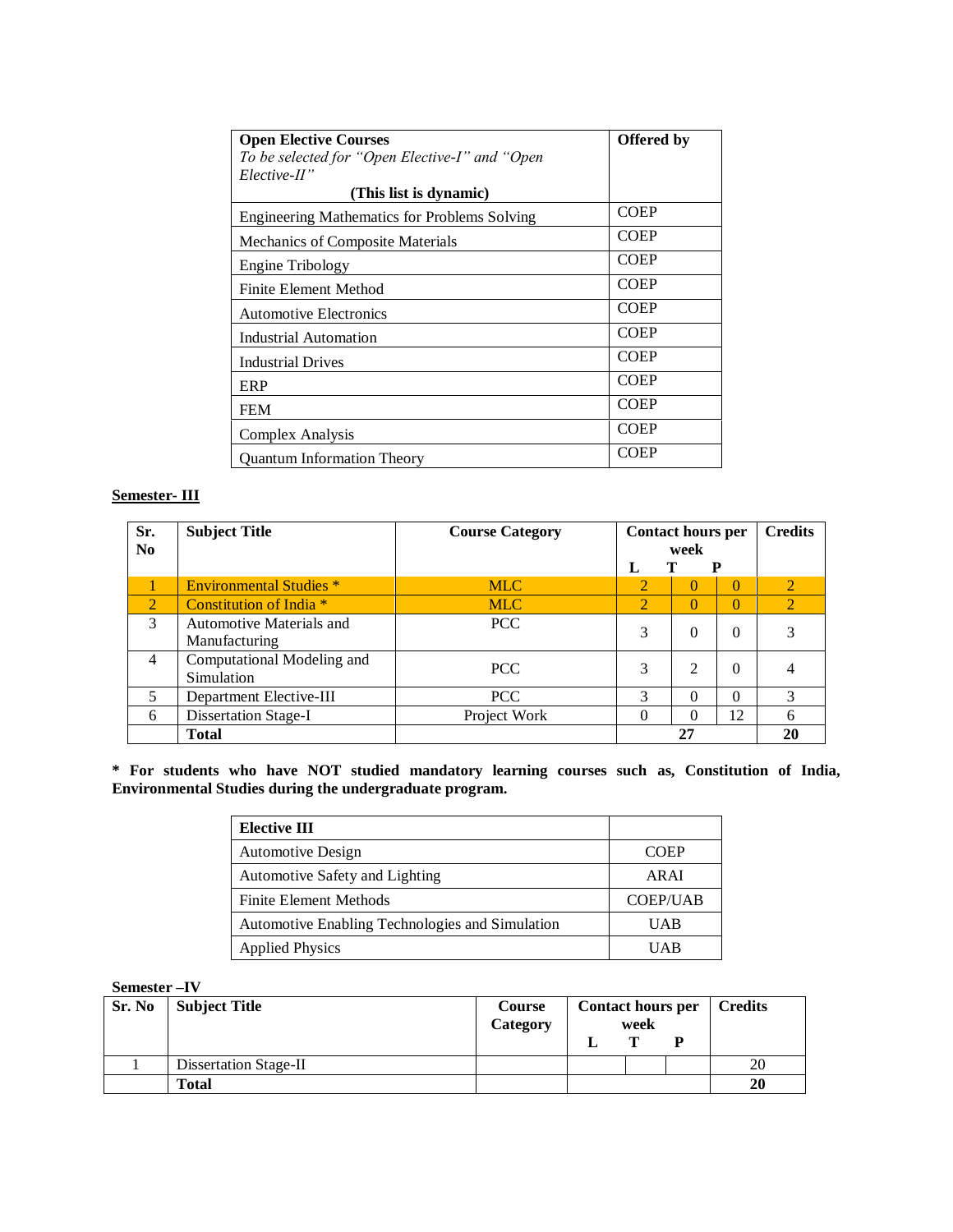OEC: Open Elective Courses PCC: Program Core Courses EC: Department Elective Courses LC: Laboratory Courses SEC: Science Elective Courses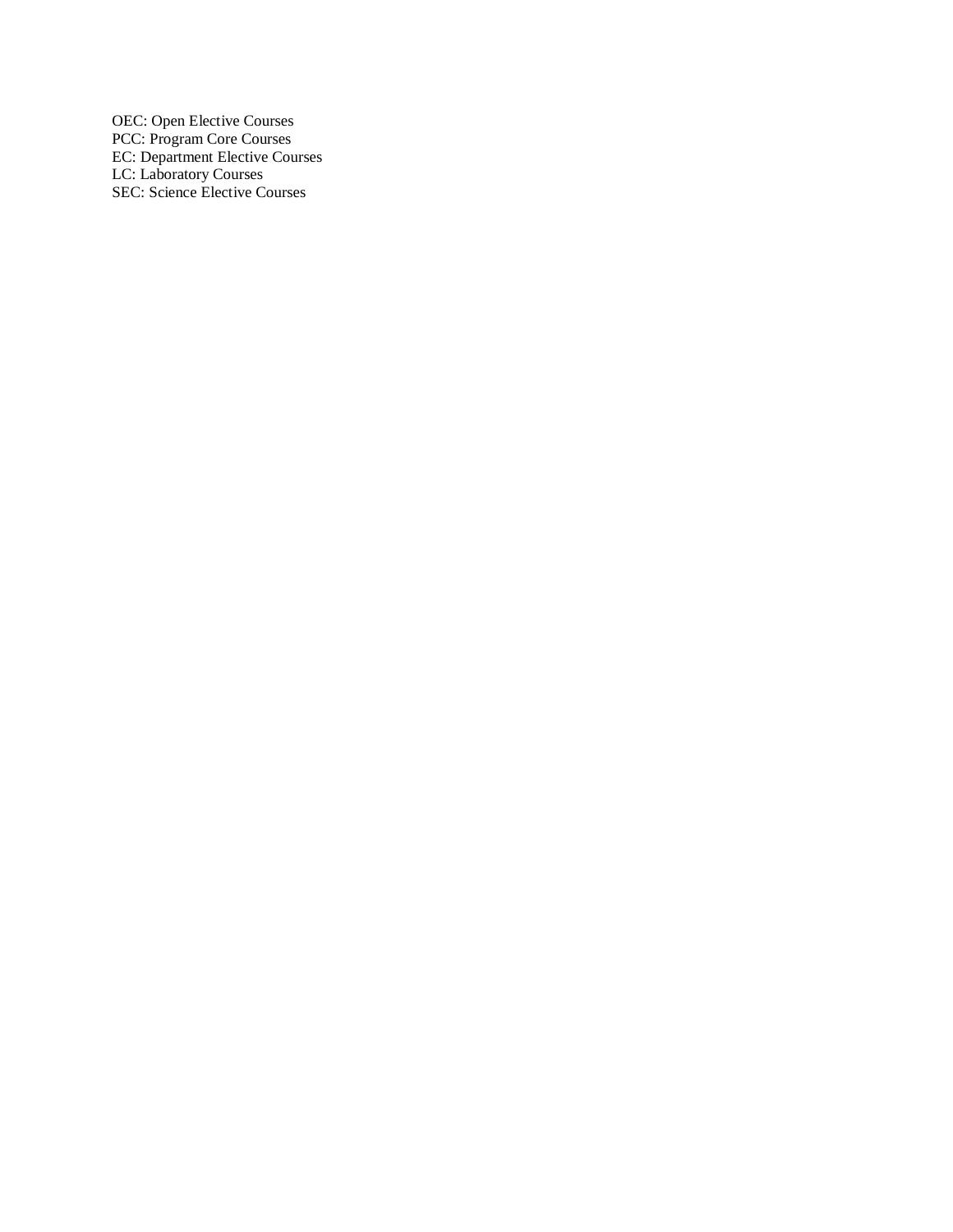# **ENGINEERING MATHEMATICS FOR PROBLEM SOLVING**

| <b>Teaching Scheme</b> | <b>Examination Scheme</b>               |
|------------------------|-----------------------------------------|
| Lectures: 3 hrs/week   | $Mid$ -Sem $-30$ , Assignments/Ouiz- 20 |
|                        | End Sem Exam $-50$ marks                |

Formulating problems in mathematical language for a variety of automotive related applications. Algebraic equations, differential equations, statistics. Some exposure to solving the problems but heavy immersion in defining the problems.

# **Boundary Value Problems and Applications:**

Linear second order partial differential equation in two independent variables – Normal forms hyperbolic, parabolic and elliptic equations – Cauchy problem.

Wave equations – Solution of initial value problem – Significance of characteristic curves. Laplace transform solutions – Displacements in a long string – long string under its weight – a bar with prescribed force on one end – Free vibrations of a string.

**Calculus of Variations:** Concepts of functionals and their stationary values – Euler's equation and solution for the problem and for more general cases – Natural boundary conditions – Variational problems with moving boundaries – Conditional variational problems – Isoparametric problems. Direct Methods: Ritz, Kantorovich and Galerkin techniques.

**Eigen Value Problems:** Standard Eigen value problems – properties of Eigen values and Eigen vectors – Generalized Eigen value problems – strum sequence – Jacobi, Givens and House holder transformations.

**Numerical Methods:** Forward and inverse iteration schemes – Graham Schmidt deflation – Simultaneous iteration method – Subspace iteration – Lanczo's algorithm – Estimation of core and time requirements.

**Computer Methods in Mechanical Engineering:** Applications of digital computers to solutions of problems in mechanical engineering, matrices, roots of equations, solution of simultaneous equations, curve fitting by least squares, differential and integration, differential and partial differential equations.

# Statistical Techniques and Design of Experiments:

The scientific method. - The phases of an experiment. - Specifying the problem and the hypotheses - Experimental designs - Analyses of experiments - Statistical inference Hypothesis testing. - The Z-test, the T-test, the X2-test, and the F-test. Sample size.

**Design Optimization Techniques.** Methods of numerical optimization techniques applied to engineering design. Methods for optimization of both single and multiple variable functions, constrained, and unconstrained. Real-world problems as examples and student projects.

**Multi-Disciplinary Design Optimization.** Methods of numerical optimization techniques applied to engineering design. Statistical design optimization methodologies utilizing design of experiments and meta-modeling techniques. Multi-criteria formulations and multidisciplinary design optimization (MDG) frameworks. Real-world problems as examples and student projects.

# **References**

- 1. Jennings. A., Matrix Computation for Engineers and Scientists., John Wiley and Sons, 1992.
- 2. Prem.K.Kythe, Pratap Puri, Michael R.Schaferkotter, Introduction to Partial Differential Equations and Boundary Value problems with Mathematics, CRC Press, 2002
- 3. Kreyszig, Erwin, I.S., Advanced Engineering Mathematics, Wiley, 1999.
- 4. Ramamurthy. V., Computer Aided Design in Mechanical Engineering., Tata McGraw Hill Publishing Co., 1987.
- 5. Fundamental Concepts in the Design of Experiments, 5th Ed., by Hicks and Turner
- 6. Devore, Jay L., Probability and Statistics for Engineering and the Sciences, 5th edition, Brooks-Cole (1999).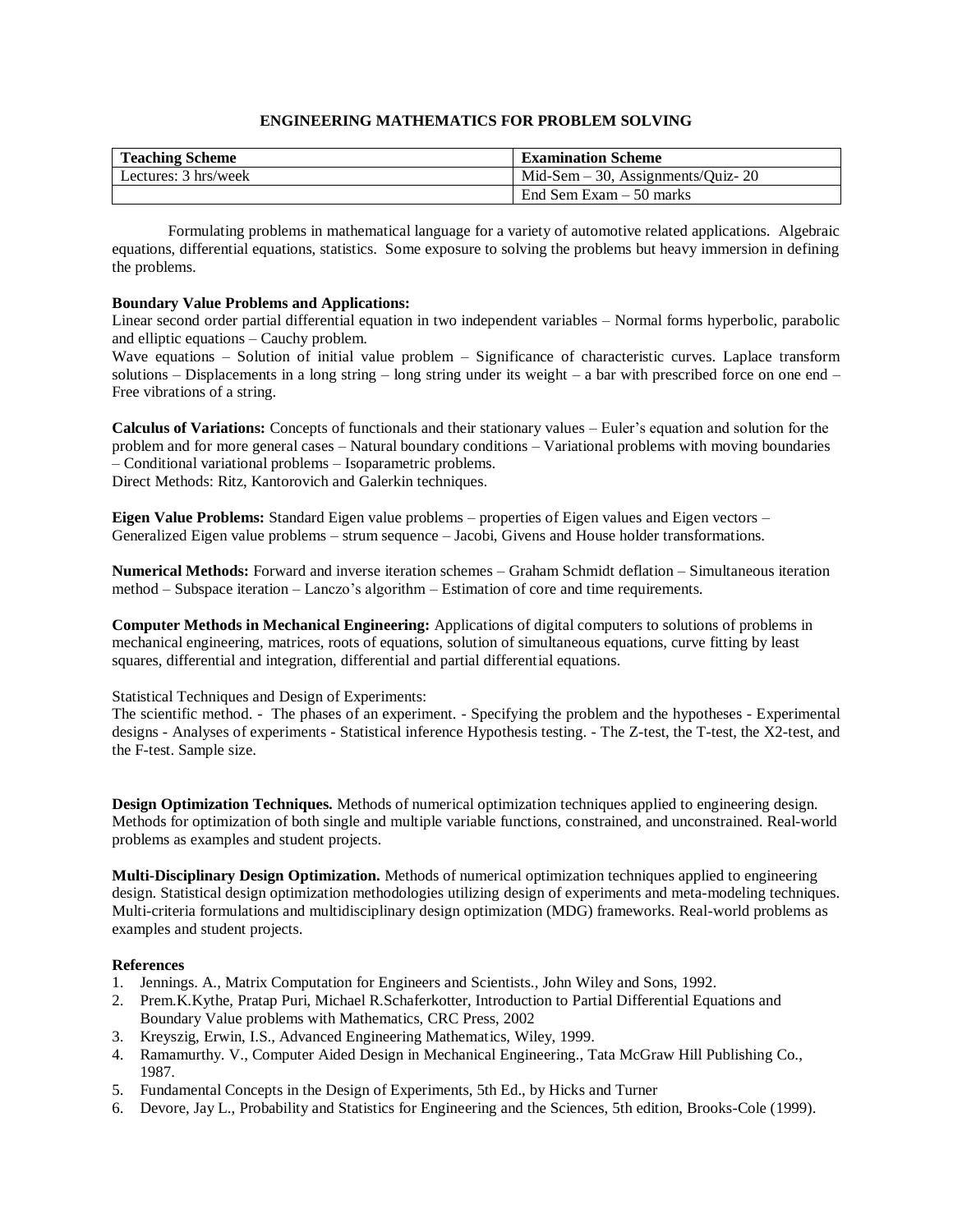# **AUTOMOTIVE NOISE VIBRATION AND HARSHNESS**

| <b>Teaching Scheme</b> | <b>Examination Scheme</b>            |
|------------------------|--------------------------------------|
| Lectures: 3 hrs/week   | Mid-Sem $-30$ , Assignments/Ouiz- 20 |
|                        | End Sem Exam $-50$ marks             |

# **NVH in the Automotive Industry**

Sources of noise and vibration. Design features. Common problems. Marque values. Noise quality. Pass-by noise requirements. Target vehicles and objective targets. Development stages in a new vehicle programme and the altering role of NVH engineers.

# **Sound and Vibration Theory**

Sound measurement. Human sensitivity and weighting factors. Combining sound sources. Acoustical resonances. Properties of acoustic materials. Transient and steady state response of one degree of freedom system applied to vehicle systems. Transmissibility. Modes of vibration.

# **Test Facilities and Instrumentation**

Laboratory simulation: rolling roads (dynamometers), road simulators, semi-anechoic rooms, wind tunnels, etc. Transducers, signal conditioning and recording systems. Binaural head recordings., Sound Intensity technique, Acoustic Holography, Statistical Energy Analysis

# **Signal Processing**

Sampling, aliasing and resolution. Statistical analysis. Frequency analysis. Campbell's plots, cascade diagrams, coherence and correlation functions.

# **NVH Control Strategies & Comfort**

Source ranking. Noise path analysis. Modal analysis. Design of Experiments, Optimisation of dynamic characteristics. Vibration absorbers and Helmholtz resonators. Active control techniques.

# **Text Books:**

- 1. Norton M P, Fundamental of Noise and Vibration, Cambridge University Press,1989
- 2. Munjal M.L., Acoustic Ducts and Mufflers, John Wiley, 1987

# **Reference Books:**

- 1. Baxa, Noise Control of Internal Combustion Engine, John Wiley, 1984.
- 2. Ewins D. J., Model Testing : Theory and Practice, John Wiley,1995.
- 3. Boris and Kornev, Dynamic Vibration Absorbers, John Wiley, 1993.
- 4. McConnell K, "Vibration Testing Theory and Practice", John Wiley, 1995.

# **INTERNAL COMBUSTION ENGINES**

| Teaching Scheme      | <b>Examination Scheme</b>            |
|----------------------|--------------------------------------|
| Lectures: 3 hrs/week | Mid-Sem $-30$ , Assignments/Quiz- 20 |
|                      | End Sem Exam $-50$ marks             |

**Engine Basic Theory:** Analysis of Engine Cycles, Analysis of fuel-air cycle and actual cycles.

**Fuel Supply in SI and CI Engines:** Mixture distribution and inlet manifold, Multipoint fuel injection system. Injection system components, Jerk, Distributor, Rotary & Common Rail pumps, Maximum and minimum speed governors, Mechanical and Pneumatic governors, Injectors and spray characteristics, conventional and electronic ignition systems for SI engine.

# **Combustion in SI and CI Engines:**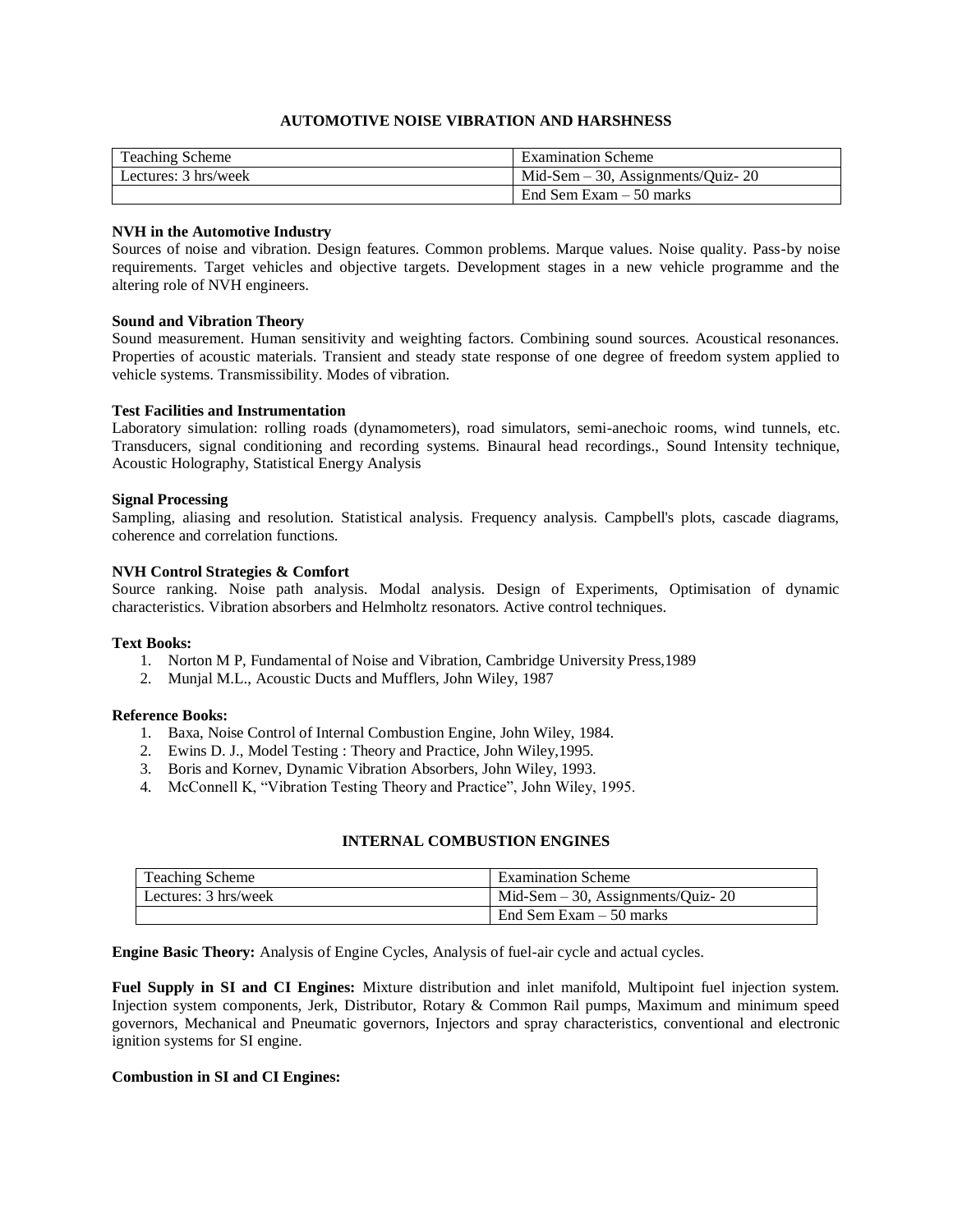Premixed combustion, diffused combustion, laminar and turbulent combustion of fuels in engines. Droplet combustion, Cylinder pressure data and heat release analysis.

Ignition and combustion in SI engine, Flame travel, Review of detonation, effect of various factors, Combustion chambers for SI engines.

Combustion in CI engine, Ignition delay and diesel knock, Excess air supply and air motion. Combustion chamber for CI engines - Construction and Performance aspects, M-combustion chamber.

#### **Air induction:**

Air filter, Manifolds, EGR, Supercharging-power required and effect on engine performance, different type of turbochargers.

**Engine Friction and Lubrication:** Friction estimates and Lubrication requirements, theory of lubrication, types of lubrication, splash lubrication system, petroil lubrication system, forced feed lubrication system.

#### **Cooling System:**

Air cooling and water cooling – thermosympon cooling, forced cooling systems. Fins and radiator - design aspects.

# **Design of Engine Components:**

Overall engine system parameter, configuration finalization, Design and Drawings of Piston, cylinder block & head, Connecting rod – Crankshaft, camshaft, valve train,

#### **New Engine Technology:**

Lean Burn engine, Different approaches to lean bum, LHR engine, Surface ignition concept, catalytic ignition, homogenous charge compression ignition (HCCI) in diesel engines, variable valve timing, Latest Trend.

# **TEXTBOOK**

- 1. J.B.Heywood, 'Internal Combustion Engine Fundamentals', McGraw Hill Book Co, 1988.
- 2. V. Ganesan, 'Internal Combustion Engines', Tata McGraw Hill Book Co, Eighth Reprint, 2005.

#### **REFERENCES:**

- 1. Edward F.Obert, 'Internal combustion engines and air pollution' Harber and Row Publishers, 1973.
- 2. M.Khovakh, 'Motor Vehicle Engines', Mir Publishers, Mascow,1976
- 3. W.H.Crouse and A.L.Anglin, 'Automotive Emission Control', McGraw Hill Book Co, 1995.
- 4. G.S.Springer and A.J.Patterson, 'Engine emissions and pollutant formation', plenum press, Newyork,1985.
- 5. ARAI & Western Section Proceedings, "I C Engine Design & Development", Jan 2009.

# **AUTOMOTIVE ENGINEERING SYSTEMS**

| <b>Teaching Scheme</b> | <b>Examination Scheme</b>            |
|------------------------|--------------------------------------|
| Lectures: 3 hrs/week   | Mid-Sem $-30$ , Assignments/Quiz- 20 |
| Tutorial: 2 hrs/Week   | End Sem Exam $-50$ marks             |

#### **Chassis & Body**

Classification of vehicle, layout with reference to power plant, steering location and drive, chassis, construction and details (frames, sub-frames, defects in frame, frameless vehicles, vehicle dimensions), details of chassis & body materials, Integrated body construction, BIW type and corresponding design parameters, Vehicle interior system (dash board & seating system), Cosole design, Pillar trims (Type A, B, C), head roofs.

#### **Transmission & Driveline**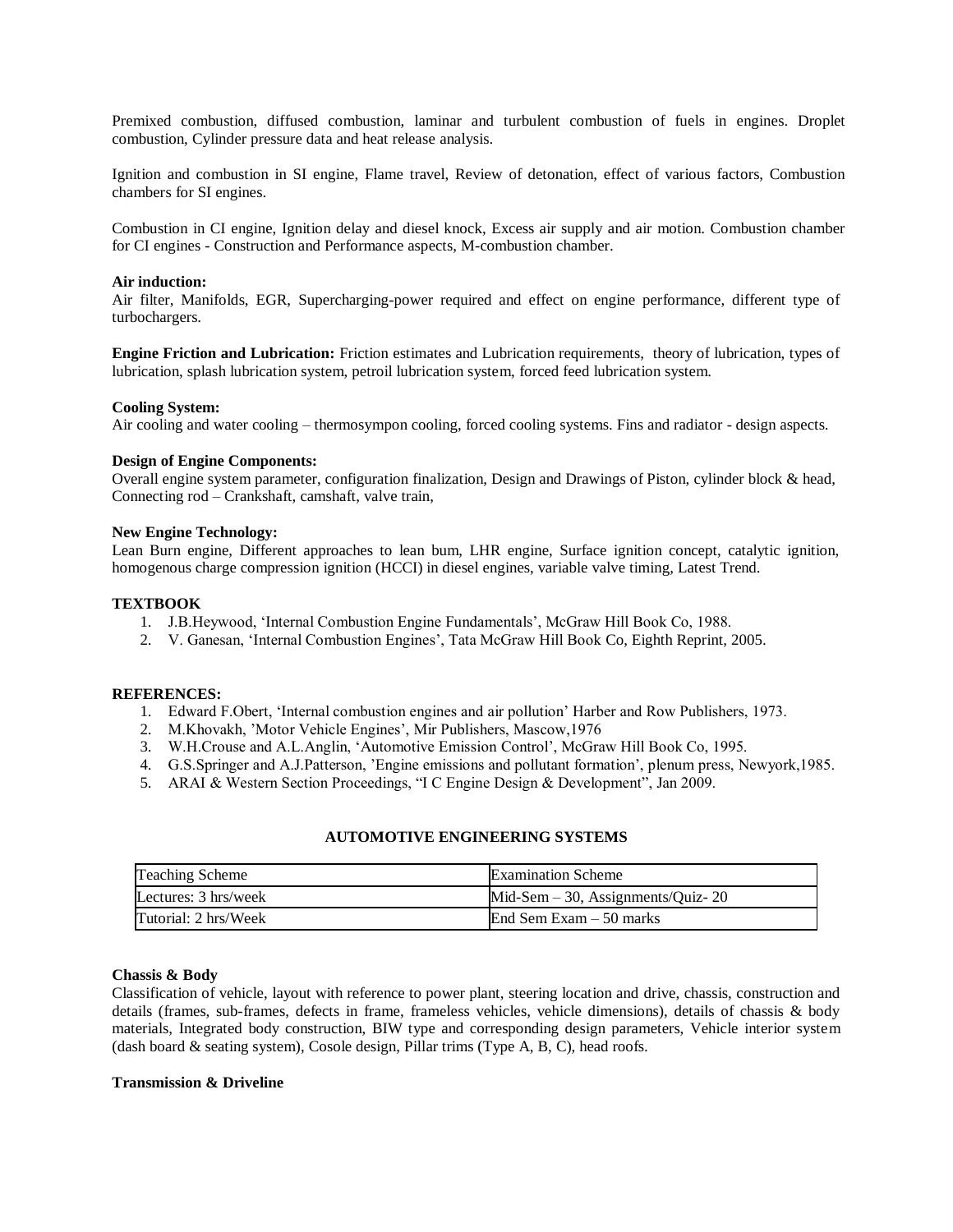Clutches, principle, types, Fluid coupling and torque convertors, problems on performance of automobile such as resistance to motion, tractive efforts, engine speed, power and acceleration requirements. Determination of gear box ratios for different vehicle applications, different types of gear boxes, Automatic transmission, Effect of driving thrust and torque-reaction, Hotchkiss drives, Torque tube drive, radius rods, Propeller shaft, Universal joints, Final drive- different types, two speed rear axle, Rear axle construction: full floating, three quarter floating and semifloating arrangements, Differential: conventional type & Non-slip type, differential locks.

# **Front Axle & Steering**

Front axle types, rigid axle and split axle, constructional details, materials, front wheel geometry viz., camber, castor, kingpin inclination, toe-in and toe-out, Wheel alignment and balancing, Condition for true rolling motion of road wheels during steering. Steering geometry. Ackermann and Davis steering. Construction details of steering linkages. Different types of steering gear box. Steering linkages layout for conventional and independent suspensions. Turning radius, instantaneous centre, wheel wobble and shimmy. Over-steer and under-steer. Power and power assisted steering.

# **Braking & Suspension**

Type of brakes, Principles of shoe brakes. Constructional details – materials, braking torque developed by leading and trailing shoes. Disc brake, drum brake theory, constructional details, advantages, Brake actuating systems. Factors affecting brake performance, Parking & Exhaust brakes, power & power assisted brakes, Antilock Breaking System (ABS). Testing of brakes, thermal Considerations.

Types of suspension, factors influencing ride comfort, types of suspension springs (leaf & coil springs), independent suspension (front and rear). Rubber, pneumatic, hydro-elastic suspension, Shock absorbers, types of wheels, construction of wheel assembly, types of tyres and constructional details, Static and rolling properties of pneumatic tyres, tubeless tyres and aspect ratio of tubed tyres.

# **Electrical System**

Battery, Charging circuit, Alternator ,generator, current – voltage regulator – starting systems, bendix drive mechanism solenoid switch, lighting systems, Horn, wiper, fuel gauge – oil pressure gauge, engine temperature indicator, wiring harness, Trouble shooting.

# **Text Books:**

- 1. K. Newton, W. Steeds and T.K. Garret, "The Motor Vehicle", 13<sup>th</sup> Edition, Butterworth Heinemann, India, 2004.
- 2. P.M.Heldt, "Automotive Chassis", Chilton Co., New York, 1982.
- 3. W.Steed, "Mechanics of Road Vehicles", Illiffe Books Ltd., London. 1992.
- 4. Heinz Heisler, "Advanced Vehicle Technology", second edition, Butterworth Heinemann, New York, 2002.

# **References:**

- 1. William Crouse, "Automobile Engineering "
- 2. Harban Singh Rayat, "The Automobile", S. Chand & Co. Ltd, New Delhi, 2000.
- 3. G.J.Giles, "Steering Suspension and Tyres", Illiffe Books Ltd., London, 1975.
- 4. Kirpal Singh, "Automobile Engineering", Standard publishers, Distributors, Delhi, 1999.
- 5. G.B.S.Narang, "Automobile Engineering", Khanna Publishers, Twelfth reprint New Delhi, 2005.
- 6. R.P.Sharma, "Automobile Engineering", Dhanpat Rai & Sons, New Delhi, 2000.
- 7. Dr. N. K. Giri, "Automobile Mechanics", Seventh reprint, Khanna Publishers, Delhi, 2005
- 8. Automotive Hand book/ Robert Bosch, SAE, 2003.
- 9. 2. K.K. Ramalingam, "Automobile Engineering ", Scitech Publications (India) PVT.

# **COMBUSTION ENGINEERING (Department Elective-I)**

| <b>Teaching Scheme</b> | <b>Examination Scheme</b>            |
|------------------------|--------------------------------------|
| Lectures: 3 hrs/week   | Mid-Sem $-30$ , Assignments/Quiz- 20 |
|                        | End Sem Exam $-50$ marks             |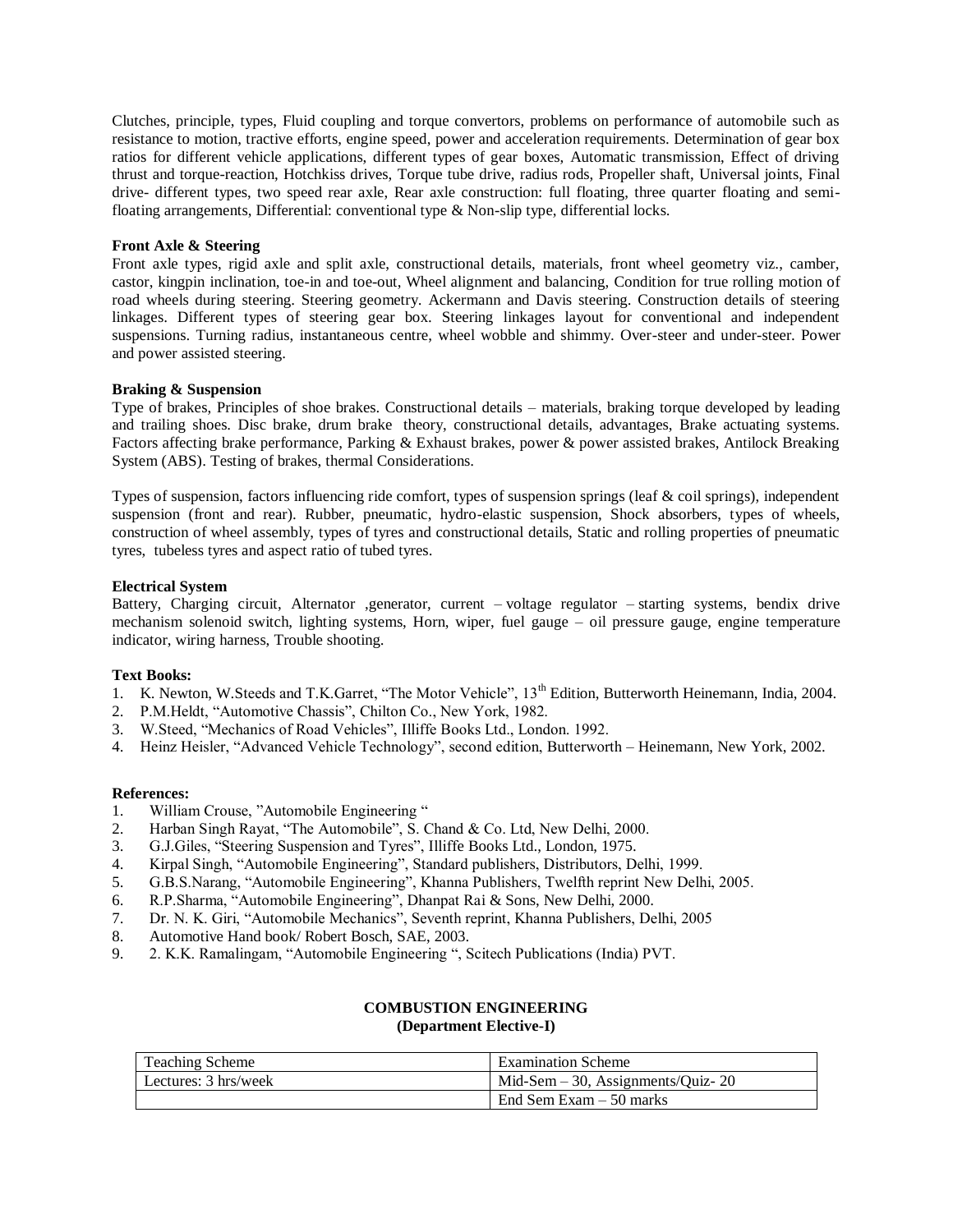# **Thermodynamics of Combustion**

Premixed and diffusion combustion process in IC engines and gas turbines. First and Second Law of Thermodynamics applied to combustion- combustion Stoichiometry- chemical equilibrium, spray formation and droplet combustion.

# **Chemical Kinetics of Combustion**

Fundamentals of combustion kinetics, rate of reaction, equation of Arrhenius, activation energy. Chemical thermodynamic model for Normal Combustion.

#### **Flames**

Laminar premixed – flame speed correlations- quenching, flammability, and ignition, flame stabilization, laminar diffusion flames, turbulent premixed flames-Damkohler number.

**Burning of Fuels:** spray formation & droplet behavior, gas turbine spray combustion, direct injection engine combustion, detonation of liquid – gaseous mixture, combustion of solid fuels,

#### **References**

- 1. Combustion Engineering Gary L. Borman, Kenneth W. Ragland, McGraw Hill
- 2. Spalding.D.B., "Some fundamental of Combustion", Butterworth Science Publications, London, 1985.
- 3. Lewis.B., Pease.R.N. and Taylor.H.S., "Combustion Process High Speed Gas Dynamics and Jet Propulsion Series ", Princeton University Press, Princeton, New Jersey, 1976.
- 4. Taylor.E.F. "The Internal Combustion Engines ", International Text Book Co., Pennsylvania, 1982.
- 5. V.Ganesan, 'Internal combustion Engines', Tata McGraw Hill Book Co, Eighth Reprint, 2005.
- 6. Ashley Campbel, "Thermodynamic analysis of combustion engine", John book company, Newyork, 1979.
- 7. J.l.Ramos, "Modeling of Internal Combustion Engine", Mcgraw hill book company New york 1990
- 8. John. B. Heywood,'Internal Combustion Engines'", Tata McGraw Hill Co., Newyork, 1988.
- 9. Ganesan.V. "Computer Simulation of Spark Ignition Engine Process", Wiley eastern India Ltd,1996.

# **AUTOMOTIVE PASSION & SOFT SKILLS (Department Elective-I)**

| <b>Teaching Scheme</b> | <b>Examination Scheme</b>            |
|------------------------|--------------------------------------|
| Lectures: 3 hrs/week   | Mid-Sem $-30$ , Assignments/Quiz- 20 |
|                        | End Sem Exam $-50$ marks             |

#### **Introduction**

Introduction to Soft Skills, Personality Development and Human Values, Self Awareness & Esteem, Perception and Attitudes, Self Assessment & SWOT Analysis, Career Plan & Personal Goal setting, Building Personal Brand, Johari Window and Leadership.

# **Communication and Skill Building**

Communication Skills, Verbal Communication, Written communication, Body Language, Event Management, How to write Report & SAE Papers, Paper Review, Book Review, Presentation, Intelligence Building, Emotional Quotient, Intelligence Quotient & Memory Improvement, Cracking Written tests, Interviews & Group Discussions.

# **Ethics and Etiquettes:**

Professional Ethics & Etiquettes, Business Ethics, Corporate Ethics, Engineering Ethics, Office Etiquettes, Email Etiquettes, Telephone Etiquettes, Lunch/Dinner Etiquettes Social and Public Etiquettes.

#### **Soft Skills at Workplace:**

How an Industry Works, Various Departments of Industry, Industry Review, Team building & Motivation, Auto Passion, Confidence Building, Product Development Cycle, Customer Satisfaction and Benchmarking.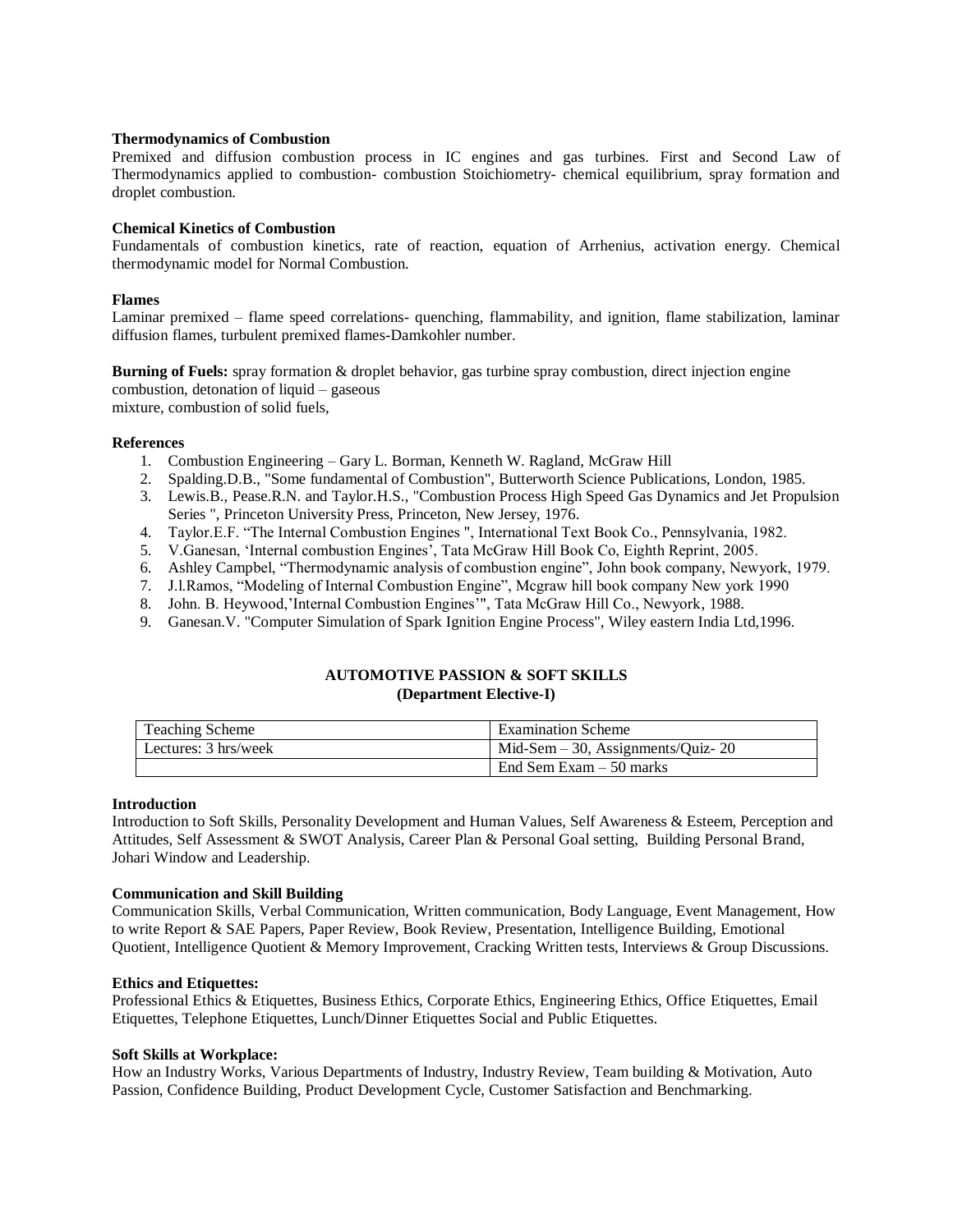# **Business/Work Success:**

Time Management, Interpersonal Skills, Negotiation Skills, Delegating Skills, Executive Summary & Business Report, Handling of Difficult People, Business Analysis, Business Strategy, Meeting Skills, Stress Management & Meditation, Knowledge Management, Project Management, Performance Management System, Total Quality Management.

# **Reference Books:**

- 1. Narian Ram, Twelve Management Sills for Success, Viva Books, 2006.
- 2. Dr Bond Allan, Your Masters Thesis, Viva Books, 2006.
- 3. Verity Judith, Succeeding at Interviews, Viva Books.
- 4. High Jana L., High Tech Etiquettes, Viva Books.
- 5. Haynes Marion E., Effective Meeting Skills, Viva Books.

# **ENGINE TRIBOLOGY (Department Elective-I)**

| <b>Teaching Scheme</b> | <b>Examination Scheme</b>            |
|------------------------|--------------------------------------|
| Lectures: 3 hrs/week   | Mid-Sem $-30$ , Assignments/Quiz- 20 |
|                        | End Sem Exam $-50$ marks             |

**Introduction:** Introduction of Tribology, General tribological considerations in the design of bearings, gears, cams, reciprocating components,

**Engine Tribology Basics:** Tribological aspects of engine components such as bearings, piston assembly, valve train and drive train components.

**Surface Properties:** Surface properties of metals, composites, Surface texture measurement and assessment, statistical methods of surface texture assessment.

**Friction:** Theories of friction, Sliding friction – Rolling friction characteristics of common metals and non-metals – friction under different environments. Engine friction – Losses and engine design parameters.

**Wear:** Wear theories, types of wear and their mechanism, factors affecting wear, selection of materials for different wear situations, measurement of wear, tribometers and tribometry. Engine wear mechanisms, wear resistant materials and coatings and failure mode analysis.

**Lubrication:** Hydrodynamics, basic concepts, generalized Reynolds equation, slider bearings, fixed & pivoted shoe bearings, hydrodynamic journals bearings, short and finite bearings, thrust bearings, sintered bearing, non-circular bearings and multi side surface bearings. Hydrostatic bearing -basic concepts, bearing pads, flat, conical and spherical pad thrust bearing, multi-recess journal and thrust bearings, air and gas lubricated bearings.

**Lubricants:** Type of lubricants, properties and testing, service, classification of lubricants, lubrication of tribological components, lubrication system, lubricant monitoring, SOAP, ferrography and other rapid testing methods for lubricants contamination.

# **Rheodynamics (Static ) Lubrication:** Non-Newtonian fluids, characteristics, general

recommendations of lubricants, SAE & other cloud numbers, thixotopic materials and Bingham solids, grease lubrication, tribology of components in extreme environments like vacuum, pressure, temperature,

# **Reference Books**

- 1. Friction and Lubrication, Bowden F.P. & Tabor D., Heinemann Edu. Books Ltd. 1974
- 2. Friction & Wear of Material, Ernest Rabinowiez
- 3. A. Cameron, "Basic Lubrication Theory", Ellis Horwood Ltd, 1981.
- 4. A. Cameron, "The principles of lubrication", Longmans Green & Co. Ltd, 1966.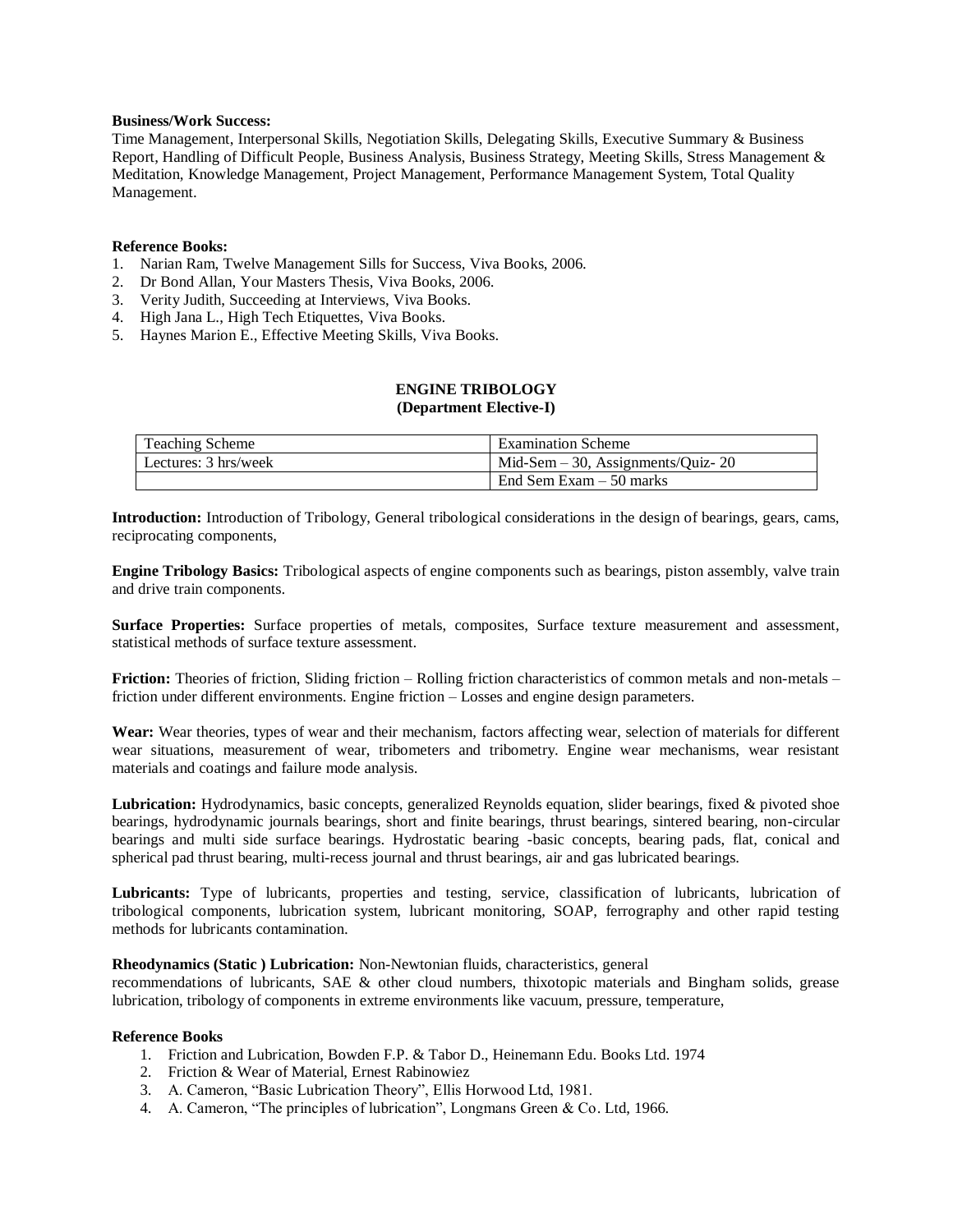- 5. D.D. Fuller, "Theory and Practice of Lubrication for Engineers", John Wiley and Sons, 1984.
- 6. T.A. Stolarski, "Tribology in Machine Design".

# **AUTOMOTIVE FUELS AND EMISSIONS (Department Elective-I)**

| <b>Teaching Scheme</b> | <b>Examination Scheme</b>            |
|------------------------|--------------------------------------|
| Lectures: 3 hrs/week   | Mid-Sem $-30$ , Assignments/Quiz- 20 |
|                        | End Sem Exam $-50$ marks             |

**Introduction:** Estimate of petroleum reserve, need for alternate fuel, availability and comparative properties of alternate fuels, CNG, LPG, Alcohol, Vegetable oil and Bio-gas

**CNG and LPG**: Availability, properties, modifications required in SI and CI engines, performance and emission characteristics, storage, handling and dispensing, safety aspects. Alcohol - Manufacture of alcohol, properties, blending of Methanol and Ethanol, engine design modifications required and effects of design parameters, performance and emission characteristics, durability.

Types of vegetable oils for engine application, esterification, biogas, properties, engine performance and emission characteristics.

**Hydrogen and Fuel cells**: Production methods, properties, performance and emission characteristics, storage and handling, safety aspects, Working principle, classification, description of fuel cell systems, fuel cell components, properties of fuel cell, general performance characteristics, emission characteristics, merits and demerits, vehicle design and layout aspects.

**Emissions from SI & CI Engines and its Control:** Emission formation in S.I. engines – Hydrocarbons – Carbon monoxide – Nitric Oxide, Lead particulates – Polyneculear aromatic hydro carbon emission – Effects of design and operating variables on emission formation in spark ignition engines – Controlling of pollutant formation in engines – Thermal reactors – Catalytic converters – Charcoal Canister Control for evaporative emission – Positive crank case ventilation system for UBHC emission reduction.

Chemical delay – Significance – Intermediate compound formation – Pollutant formation on incomplete combustion – effect of operating variables on pollutant formation – Controlling of emissions – Driving behavior – Fumigation – Exhaust gas recirculation – Air injection – Cetane number effect.

**Emission Measurement and Test procedure:** Measurement of CO, CO2, by NDIR. Hydrocarbon by FID – Chemiluminescent detector for NOx measurement, Smoke meters – Dilution tunnel technique for particulate measurement. Procedures on Engine and Chassis

Constant Volume Sampling procedures –Emission Test– Sampling probes and valves – Quantifying emissions – Dynamometers.

# **References:**

- 1. Ganesan.V, Internal Combustion Engines, Tata McGraw Hill, 1994.
- 2. Crouse.W.M, Anglin.A.L., Automotive Emission Control, McGraw Hill 1995.
- 3. Springer.G.S, Patterson.D.J, Engine Emissions, pollutant formation, Plenum Press, 1986
- 4. Patterson, D.J, Henin.N.A, Emissions from Combustion engines and their Control, Anna Arbor Science, 1985. Linden.D, Handbook of Batteries and Fuel Cells, McGraw Hill, 1995.
- 5. Maxwell et al, Alternative Fuel : Emission, Economic and Performance, SAE, 1995
- 6. Watson, E.B., Alternative fuels for the combustion engine, ASME, 1990
- 7. Bechtold, R., Alternative fuels guidebook, 1998.
- 8. Joseph, N., Hydrogen fuel for structure transportation, SAE, 1996.
- 9. Holt and Danniel, Fuel cell powered vehicles: Automotive technology for the future, SAE, 2001.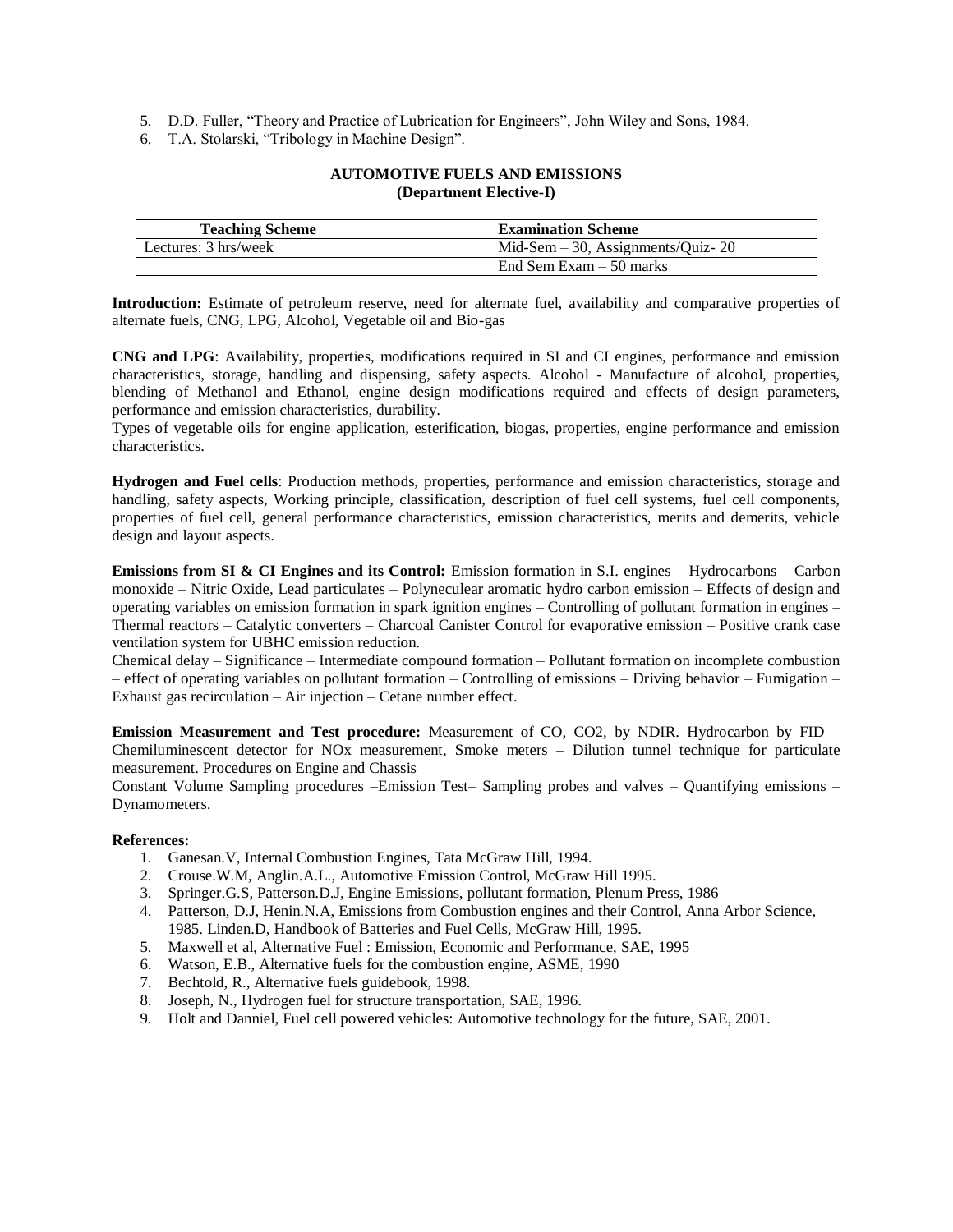# **SEMINAR**

Seminar should be based on detailed study of any topic related to Automobile Engineering, preferably in the area in which the candidate would like to do the project work. The topic of the seminar shall be approved by the Guide and the Head of the Department on the basis of abstract submitted within the first month of the starting of the semester.

# **AUTOMOTIVE LAB-I (NVH Lab.)**

| l'eaching Scheme     | Examination Scheme           |
|----------------------|------------------------------|
| Lectures: 4 hrs/week | Tutorials 100<br>Term Work / |
|                      |                              |

The term work shall consist of minimum eight exercises. Minimum two exercises from each subject based on preferably experimental measurements

- 1. Study of sound and vibration instrumentation, measurement and analysis.
- 2. Modal Analysis of Automotive components
- 3. Evaluation of Sound Power Level Measurement by Sound Pressure Level.
- 4. Evaluation of Sound Power using Sound Intensity Mapping.
- 5. Measurements of Tail Pipe Noise as per IS 10399
- 6. Vehicle Pass by Noise Measurement as per IS 3028
- 7. Evaluation of Normal Incidence Sound Absorption Coefficient
- 8. Evaluation of Sound absorption coefficient-Random incidence ISO354
- 9. Evaluation of Sound Transmission Loss of glass.
- 10. Noise reduction in muffler.

# **Books & References:**

- 1. Tail pipe noise measurement as per IS 10399
- 2. Vehicle Pass by Noise Measurement as per IS 3028
- 3. Fatigue & Vibration Testing of Vehicle Components & Assembles, Wright, D.H. MIRA Publication.
- 4. Vibration testing : Theory and Practice, McConnell, Kenneth G., John Wiley and Sons, 2008
- 5. Modal Testing and Analysis, Carne J G and Simonis J. C., ASME, 1987.
- 6. Modal Testing : Theory and Practice, Ewins, D. J., Research Studies Press Ltd.,1984.
- 7. Shock and Vibation Handbook Vol 2 : Data Analysis, Testing and Methods of Control, Harries C M ed & Crede C E Ed, McGraw Hill Book Company, 1961.

#### **Semester-II**

#### **VEHICLE DYNAMICS**

| <b>Teaching Scheme</b> | <b>Examination Scheme</b>               |
|------------------------|-----------------------------------------|
| Lectures: 3 hrs/week   | $Mid$ -Sem $-30$ , Assignments/Quiz- 20 |
|                        | End Sem Exam $-50$ marks                |

#### **Basic of Vibration**

Classification of vibration, definitions, mechanical vibrating systems, mechanical vibration and human comfort. Modeling and simulation studies. Single degree of freedom, free, forced and damped vibrations. Magnification factor and transmissibility. Vibration absorber. Vibration measuring instruments. Two degree of freedom system. modal analysis.

**Tyres**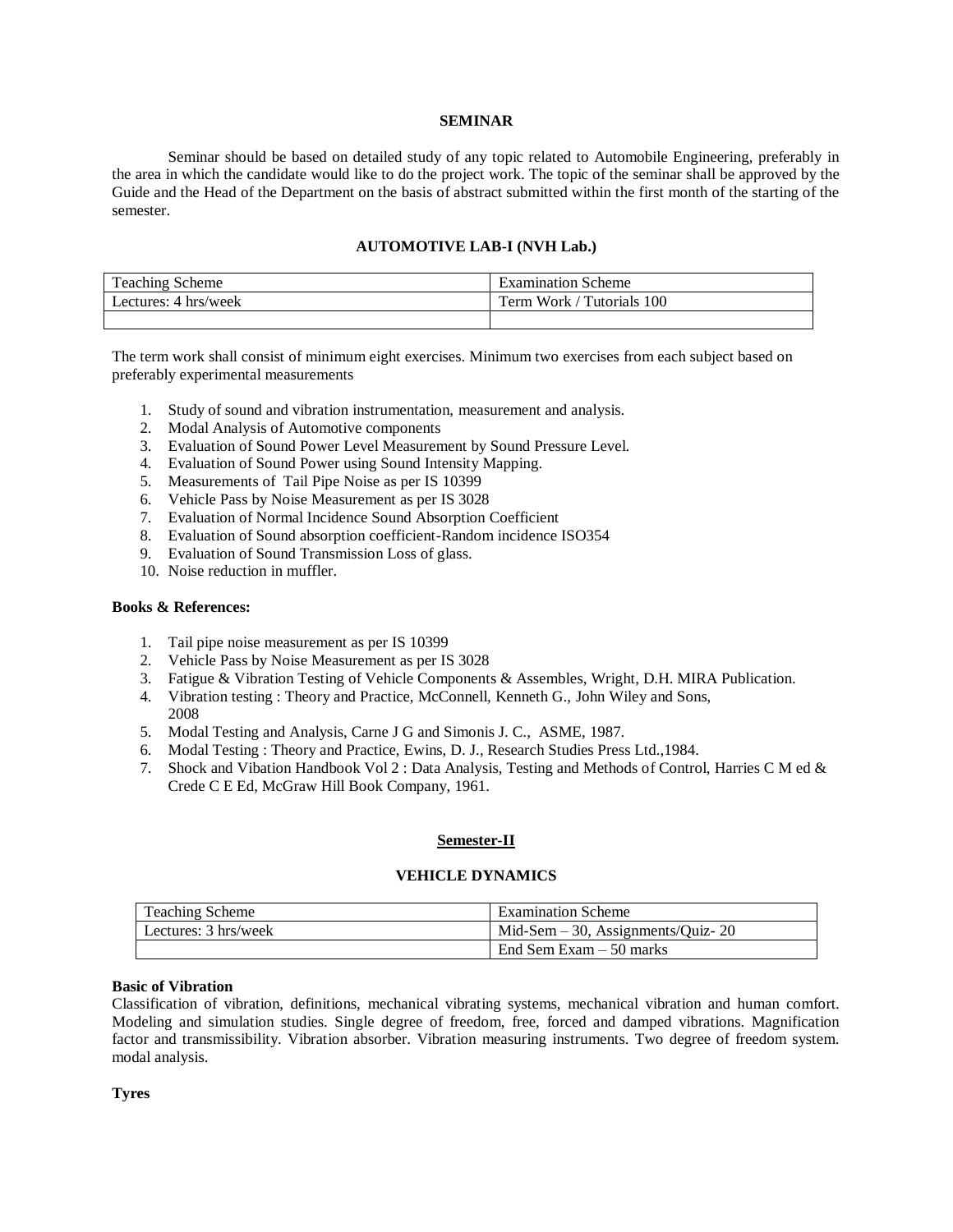Tire forces and moments, rolling resistance of tires, relationship between tractive effort and longitudinal slip of tyres, cornering properties of tyres, ride properties of tyre.

# **Performance Characteristics of Vehicle**

Equation of motion and maximum tractive effort. Aerodynamics forces and moments. Power plant and transmission characteristics. Prediction of vehicle response to braking, crashworthiness of a vehicle.

# **Handling Characteristics of Vehicles**

Steering geometry. Steady state handling characteristics. Steady state response to steering input. Transient response characteristics. Directional stability of vehicle.

# **Dynamics of Suspension System**

Requirements of suspension system. Spring mass frequency, wheel hop, Wheel wobble, wheel shimmy, choice of suspension spring rate. Calculation of effective spring rate. Vehicle suspension in fore and aft, Hydraulic dampers and choice of damping characteristics. Compensated suspension systems. Human response to vibration, vehicle ride model. Load distribution. Stability on a curved track, banked road and on a slope.

# **Textbook:**

- 1. Rao J.S and Gupta. K "Theory and Practice of Mechanical Vibrations", Wiley Eastern Ltd., 2002.
- 2. J.Y.Wong,' Theory of ground vehicle', John Wiley and Sons Inc., Newyork, 1978
- 3. Dr. N. K. Giri, "Automobile Mechanics", Seventh reprint, Khanna Publishers, Delhi, 2005

# **References:**

- 1. Groover, "Mechanical Vibration", 7<sup>th</sup> Edition, Nem Chand &Bros, Roorkee, India, 2003.
- 2. W.Steeds, 'Mechanics of road vehicle' Illiffe Books Ltd, London 1992
- 3. JG.Giles, 'Steering, Suspension tyres', Illife Books Lid London 1975
- 4. P.M.Heldt, 'Automotive chassis', Chilton Co ., Newyork, 1982
- 5. J. R. Ellis, 'Vehicle Dynamics', Business Books, London, 1969.

# **AUTOMOTIVE ELECTRONICS**

| <b>Teaching Scheme</b> | <b>Examination Scheme</b>            |
|------------------------|--------------------------------------|
| Lectures: 3 hrs/week   | Mid-Sem $-30$ , Assignments/Ouiz- 20 |
|                        | End Sem Exam $-50$ marks             |

# **Fundamentals of Automotive Electronics**

Components for electronic engine management system, open and closed loop control strategies, PID control, Look up tables, introduction to modern control strategies like Fuzzy logic and adaptive control. Parameters to be controlled in SI and CI engines.

**Sensors & Actuators :** Hall Effect, hot wire, thermistor, piezo electric, piezoresistive, based sensors. Introduction, basic sensor arrangement, types of sensors, oxygen concentration sensor, lambda sensor, crankshaft angular position sensor, cam position sensor, Mass air flow (MAF) rate, Manifold absolute pressure (MAP), Throttle plate angular position, engine oil pressure sensor, vehicle speed sensor, stepper motors, relays, detonation sensor, emission sensors.

**Digital Engine Control System:** Open loop and close loop control system, engine cooling and warm up control, idle speed control, acceleration and full load enrichment, deceleration fuel cutoff. Fuel control maps, open loop control of fuel injection and closed loop lambda control exhaust emission control, on-board diagnostics, diagnostics, future automotive electronic systems, Electronic dash board instruments – Onboard diagnosis system.

# **SI Engine Management**

feedback carburetor system, throttle body injection and multi point fuel injection system, injection system controls, advantage of electronic ignition systems, three way catalytic converter, conversion efficiency versus lambda. Layout and working of SI engine management systems like Bosch Monojetronic, L-Jetronic and LH-Jetronic. Group and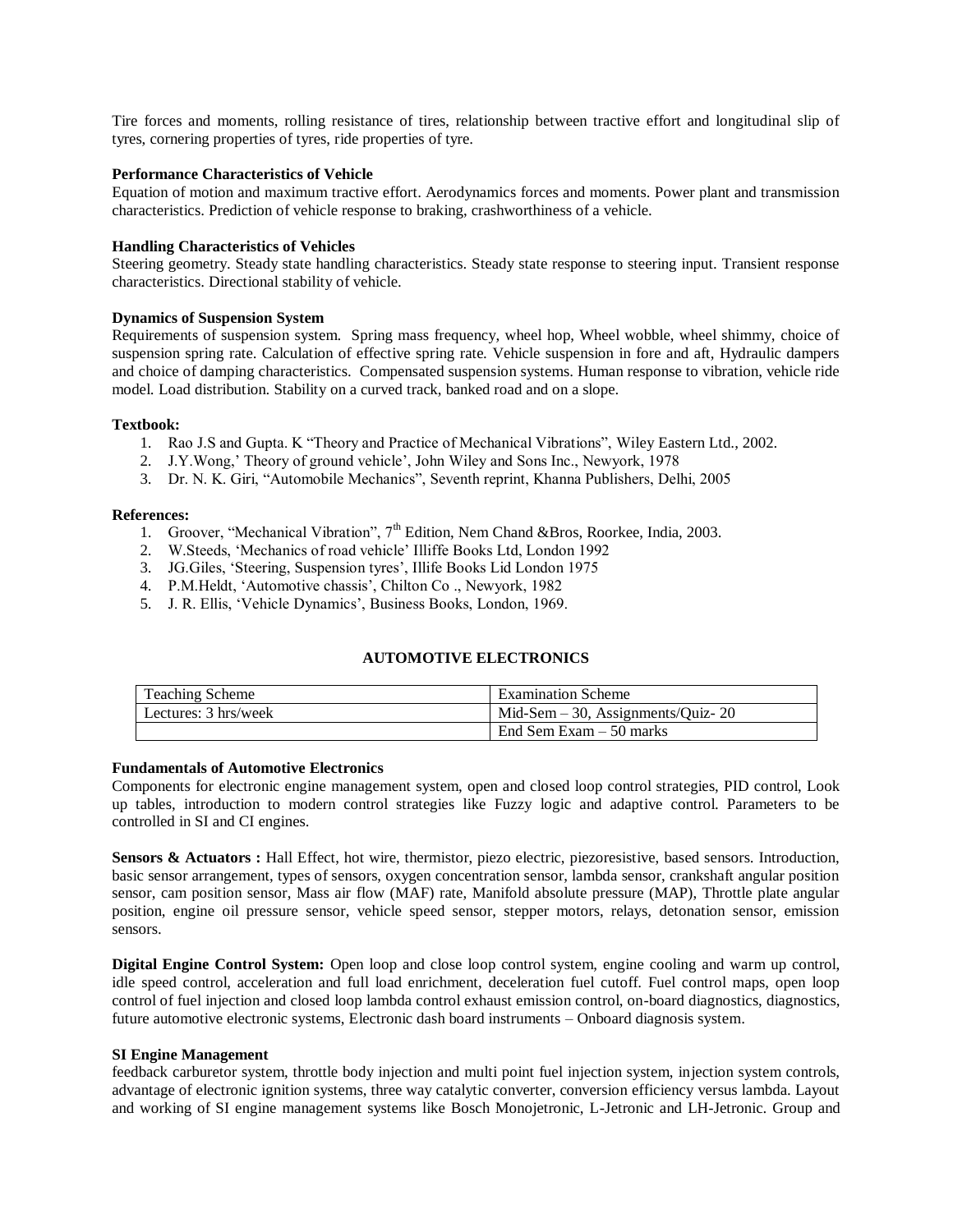sequential injection techniques. Working of the fuel system components. Advantages of electronic ignition systems. Types of solid state ignition systems and their principle of operation, Contactless electronic ignition system, Electronic spark timing control.

# **CI Engine Management**

Fuel injection system, parameters affecting combustion, noise and emissions in CI engines. Pilot, main, advanced, post injection and retarded post injection. Electronically controlled Unit Injection system. Layout of the common rail fuel injection system. Working of components like fuel injector, fuel pump, rail pressure limiter, flow limiter, EGR valve control in electronically controlled systems.

# **Reference Books:**

- 1. Automobile Electrical & Electronic Equipments Young, Griffitns Butterworths, London.
- 2. Understanding Automotive Electronics, Wiliam B. Ribbens, 5<sup>th</sup> Edition, Newnes, Butterworth–Heinemann.
- 3. Diesel Engine Management by Robert Bosch, SAE Publications, 3<sup>rd</sup> Edition, 2004
- 4. Gasoline Engine Management by Robert Bosch, SAE Publications, 2nd Edition, 2004
- 5. Understanding Automotive Electronics Bechfold SAE 1998
- 6. Automobile Electronics by Eric Chowanietz SAE.
- 7. Fundamentals of Automotive Electronics V.A.W.Hilliers Hatchin, London
- 8. Automotive Computer & Control System Tomwather J. R., Cland Hunter, Prentice Inc. NJ
- 9. Automotive Computers & Digital Instrumentation Robert N. Brandy, Prentice Hall
- 10. Eaglewood, Cliffs, NJ
- 11. The Fundamentals of Electrical Systems John Hartly Longman Scientific & Technical
- 12. Automobile Electrical & Electronic Systems Tom Denton, Allied Publishers Pvt. Ltd.

# **IC ENGINE MODELING**

| Teaching Scheme      | <b>Examination Scheme</b>            |
|----------------------|--------------------------------------|
| Lectures: 3 hrs/Week | Mid-Sem $-30$ , Assignments/Quiz- 20 |
| Tutorial: 2 hrs/Week | End Sem Exam – 50 marks              |

**Fundamentals:** Governing equations, Equilibrium charts of combustion chemistry, Chemical reaction rates, Approaches of modeling, Model building and integration methods. Gas exchange through valves, engine and porting geometry, exhaust gas recirculation, valve lift curves.

**Thermodynamic Combustion Models of Engines:** Single zone models, premixed and diffusive combustion models, combustion heat release using Wiebe function, wall heat transfer correlations, ignition delay, internal energy estimations, two-zone model, applications of heat release analysis.

**Modeling of Charging System:** Constant-pressure and pulse turbocharging, compressor and turbine maps, charge air cooler.

**Fuel Spray Behavior:** Fuel injection, overall spray structure, fuel atomization, spray penetration, droplet size distribution, spray evaporation models, thick spray models, droplet turbulence-interactions, droplet impingement on walls.

**Mathematical Models of SI Engines:** Simulation of Otto cycle at full throttle, part throttle and supercharged conditions, progressive combustion, Autoignition Modeling, single zone models, multi-zone models and mass burning rate estimation, SI engine with stratified charge. Friction in pumping, in piston assembly, bearings and valve train etc. Friction estimation for warm and the warm-up engines.

# **Text Books**

- 1. Internal Combustion Engine Fundamentals, John B Heywood, McGraw-Hill, 1988.
- 2. Internal Combustion Engine Modeling, J.I. Ramos, Hemisphere Publishing Corporation, 1989.
- 3. Modeling Engine Spray and Combustion Processes, G. Stiesch, Springer Verlag, 2003.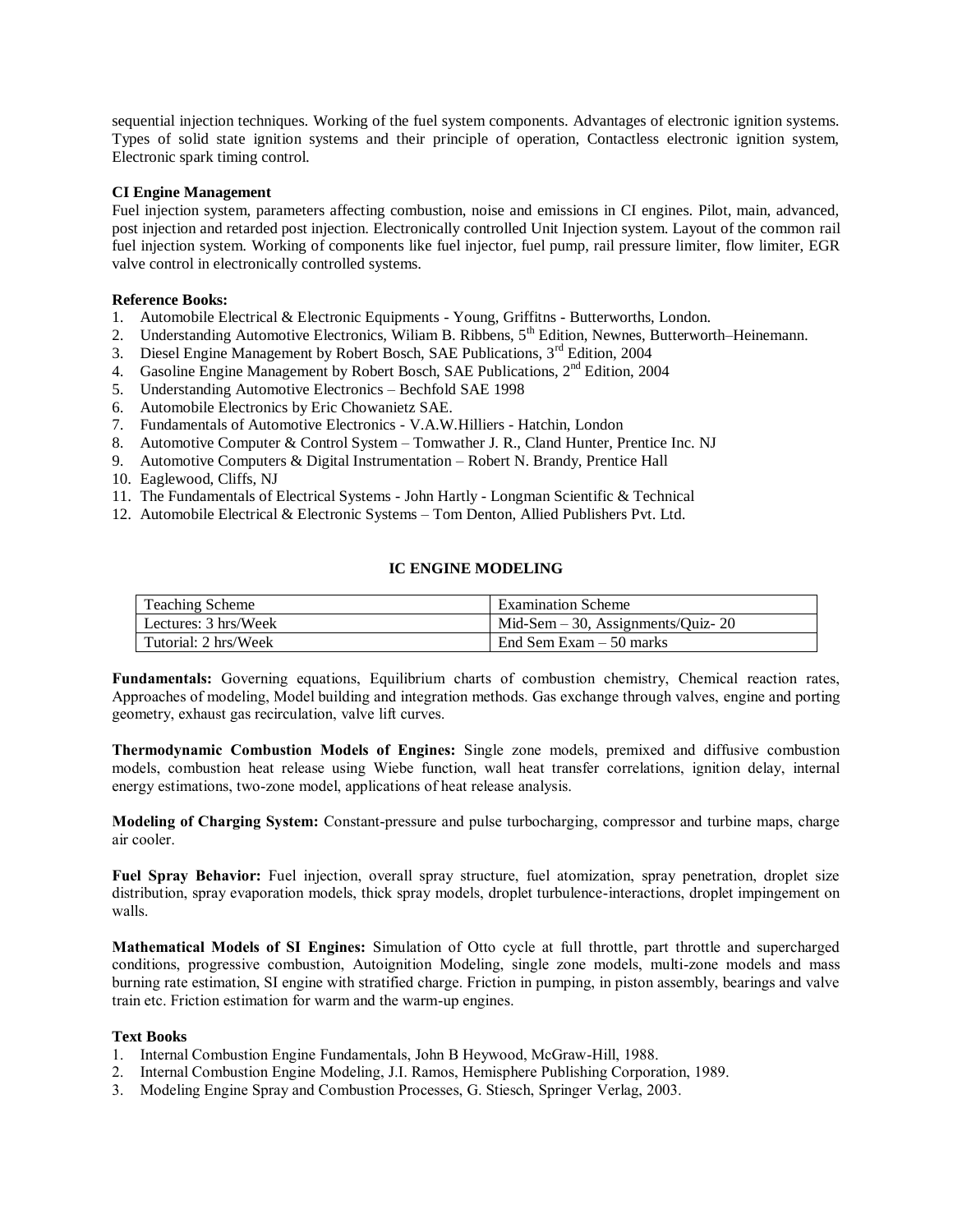# **Reference Books**:

- 4. Turbocharging the Internal Combustion Engine, N. Watson and M.S. Janota, John Wiley & Sons, New York, 1982.
- 5. Simulating Combustion: Simulation of combustion and pollutant formation for engine, Günter P. Merker, Christian Schwarz, Gunnar Stiesch, Frank Otto, Springer, 2008.
- 6. Introduction to Modeling and Control of IC Engine Systems, Guzzella Lino, Springer Verlag, 2004.
- 7. Internal Combustion Engines, R.S. Benson and N.D. Whitehouse, Volumes 1 and 2, Pergamon Press, Inc. 1979.
- 8. The Thermodynamics and Gas Dynamics of Internal Combustion Engines, R.S. Benson, Volume I and II, Edited by J.H. Horlock and D.E. Winterbone, Clarendon Press, Oxford, 1982. .
- 9. Thermodynamic analysis of combustion engines, Ashley, S, Campbell, John Wiley and Sons, 1980.
- 10. Combustion Modeling in Reciprocating Engines, J. N. Mattavi and C. A. Amann, Plenum press 1980.
- 11. Theory of Engine Manifold Design, D.E. Winterbone and R.J. Pearson, SAE, 2000.
- 12. Design Techniques for Engine Manifolds, D.E. Winterbone and R.J. Pearson, SAE, 1999.
- 13. Design and Simulation of Four-Stroke Engines, G. P. Blair, SAE, 1999.
- 14. Automotive Control Systems for Engine, Driveline and Vehicle, Uwe Kiencke and Lars Nielsen, 2e, Springer, 2005.
- 15. Bosch Handbook
- 16. Modelling Diesel Combustion, Lakshminarayanan, P. A., Aghav, Yoghesh V., Mechanical Engineering Series, Springer, 2010.

# **AUTOMOTIVE TESTING AND CERTIFICATION (Department Elective-II)**

| Teaching Scheme      | <b>Examination Scheme</b>            |
|----------------------|--------------------------------------|
| Lectures: 3 hrs/week | Mid-Sem $-30$ , Assignments/Quiz- 20 |
|                      | End Sem Exam – 50 marks              |

# **INTRODUCTION:**

Classification of vehicles (including M, N and O layout), regulations overview (ECE, EEC, FMVSS, AIS, CMVR, ADR), specifications of vehicles & engines.

# **4 WHEELER PASSENGER VEHICLES-M1 CATEGORY (Vehicle Related Tests)**:

Photographs, CMVR physical verification, Vehicle weighment, Coast down test, Brake test, ABS, Turning circle diameter test, Steering effort test, Speedometer calibration, Pass by noise test, External projection test, Wheel guards, Hood latch test, Tell tale symbols, Gradeability test, Documentation VEL, Accelerator control system, Horn installation, Rear view mirror installation, Installation requirements for lighting & signaling devices, Windscreen Wiping system.

Wheel Nuts, Wheel Cap & Hub Cap, Vertical orientation for dipped beam - head lamp, Interior Fittings, Driver's field of vision (M1 category), Steering Impact test (GVW < 1500 kg) , Body block test, Head form test, Fixture charges, Crash test, Bumper Testing, Documentation SHL, Engine power & smoke *(diesel engine),* 

Engine power *(petrol engine),* Vehicle - mass emission, Evaporative emission *(petrol vehicles only),* Broad band / Narrow band EMI test, Safety belt assemblies, Safety belt anchorages, Seat anchorages and head restraints., Engine power petrol, Engine power Diesel, Crash test with Dummy, OBD I, Certification Charges,

# **4 WHEELER PASSENGER VEHICLES-M1 CATEGORY (Component Related Tests):**

Size and Ply rating of tyres, Safety Glasses: 1. Windscreen laminated safety glass 2. Side window / door glass 3. Back light / rear toughened glass; Windscreen wiping system, Wiper Blade, Reflector, Horn, Automotive lamps, Hydraulic brake hose, Hydraulic brake fluid, Wheel rims, Rear View Mirror Specifications(Exterior), Rear View Mirror Specifications(Interior),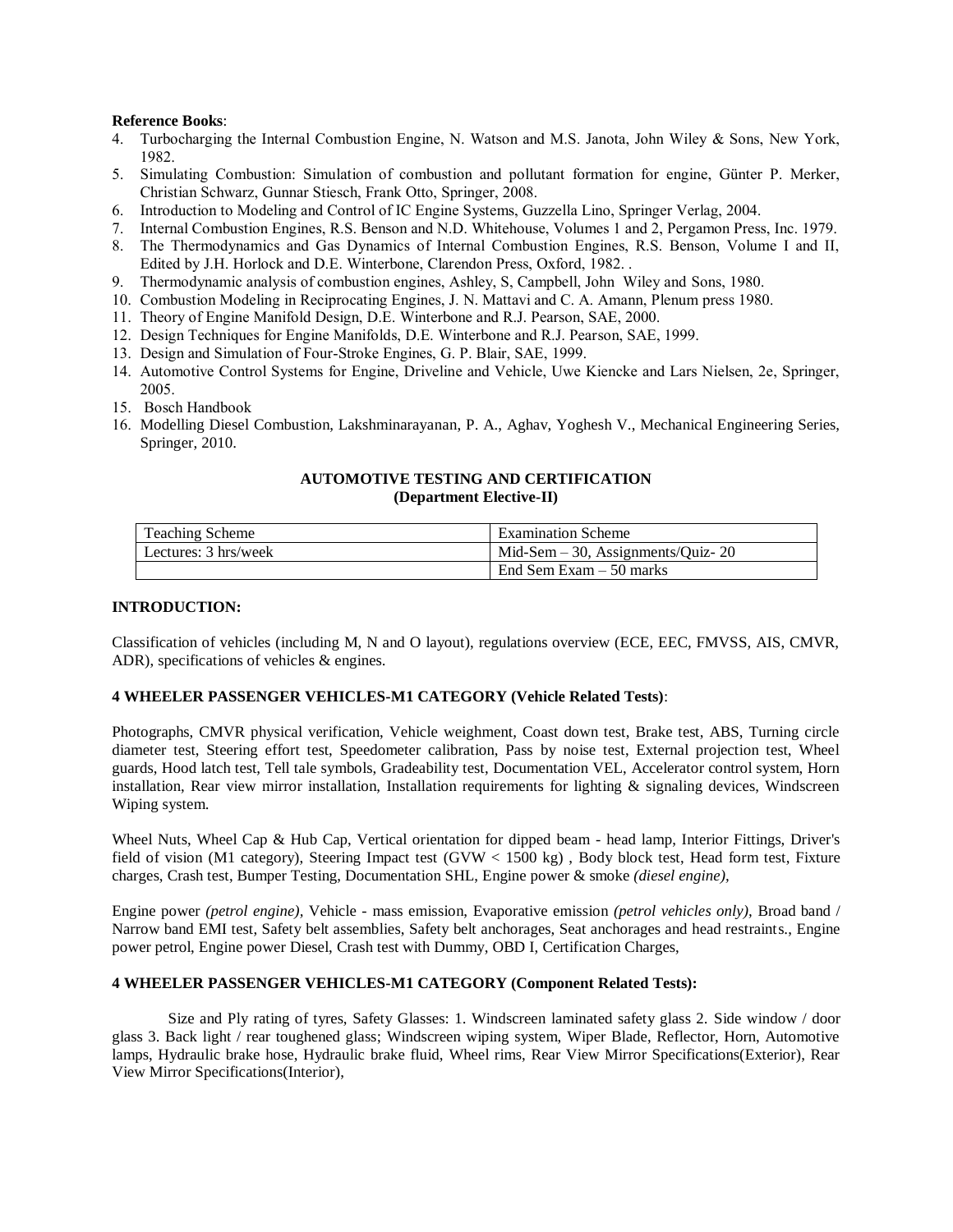Wheel nuts, wheel discs & hub caps, Door locks & door retention, Performance requirements for Lighting & Signaling devices, Head lamp assembly (Glass lense), Head lamp assembly (Plastic lens), Head lamp + Fr. Position lamp / Fr. Direction Indicator lamp / Fr. Fog lamp, Rear combination lamp (each additional function), Independent Fr. Position lamp / Fr. Direction Indicator lamp / Fr. Fog lamp, Rear combination lamp (single function), Fuel tank : Metallic, Plastic (*excluding fire resistance test* ), Bumper (F&R), Warning Triangles, Safety belt assemblies, Safety belt anchorages, Seat anchorages and head restraints.

# **BOOKS & REFERENCES:**

- 1. Bosch Automotive Handbook
- 2. Motor Vehicle Manual
- 3. ECE,
- 4. EEC,
- 5. FMVSS,
- 6. AIS,
- 7. CMVR,
- 8. ADR

# **GLOBAL PRODUCT DEVELOPMENT (Department Elective-II)**

| <b>Teaching Scheme</b> | <b>Examination Scheme</b>               |
|------------------------|-----------------------------------------|
| Lectures: 3 hrs/week   | $Mid$ -Sem $-30$ , Assignments/Ouiz- 20 |
|                        | End Sem Exam $-50$ marks                |

**Introduction:** A project-based course in which each student team comprising students from different universities/courses will be responsible for development of a product for the global market. Teams will use collaboration technology tools extensively. Several case studies on global product development will be presented and follow-up lectures will focus on the issues highlighted.

**Product Design:** Definition of Design – Industrial Product vs Consumer Products – Asthetic vs Functional design – Various techniques reducing product development cycle time – Product planning – Product life cycle – Cost of development.

**Product Development Processes:** Concepts of product development processes – Concurrent Engineering – Reverse Engineering – ethics – Competition intellectual rights – Patents – Product safety, liability and compensation, Advance Product Quality Planning (APQP).

**Product Features:** – Identifying customer needs – Concept generation – Techniques for identifying product features – Quality function deployment (QFD) – Concern for manufacturability, Serviceability, Maintainability, disposal problem – Ergonomical factors.

**Design and Process FMEA:** Design for Failure Mode Effects Analysis (DFMEA), Design Review, Vehicle Review.

**Quality Assurance and Design for Manufacturing:** Design for quality. Process behavior over time. Concept of statistical process control (SPC). Process capability study. Tolerance. Measurement system analysis. Implication of customer satisfaction and profitability. Including Applications of probability and statistics in design reliability and quality control.

**Design Synthesis:** Integration of ideas, concepts, and fundamentals of science and engineering into preliminary design; synthesis of technical, human, and economic factors. Mathematical modeling and design optimization.

**Fatigue in Mechanical Design:** A broad treatment of stress, strain, and strength with reference to engineering design and analysis. Major emphasis is placed on the analytical and experimental determination of stresses in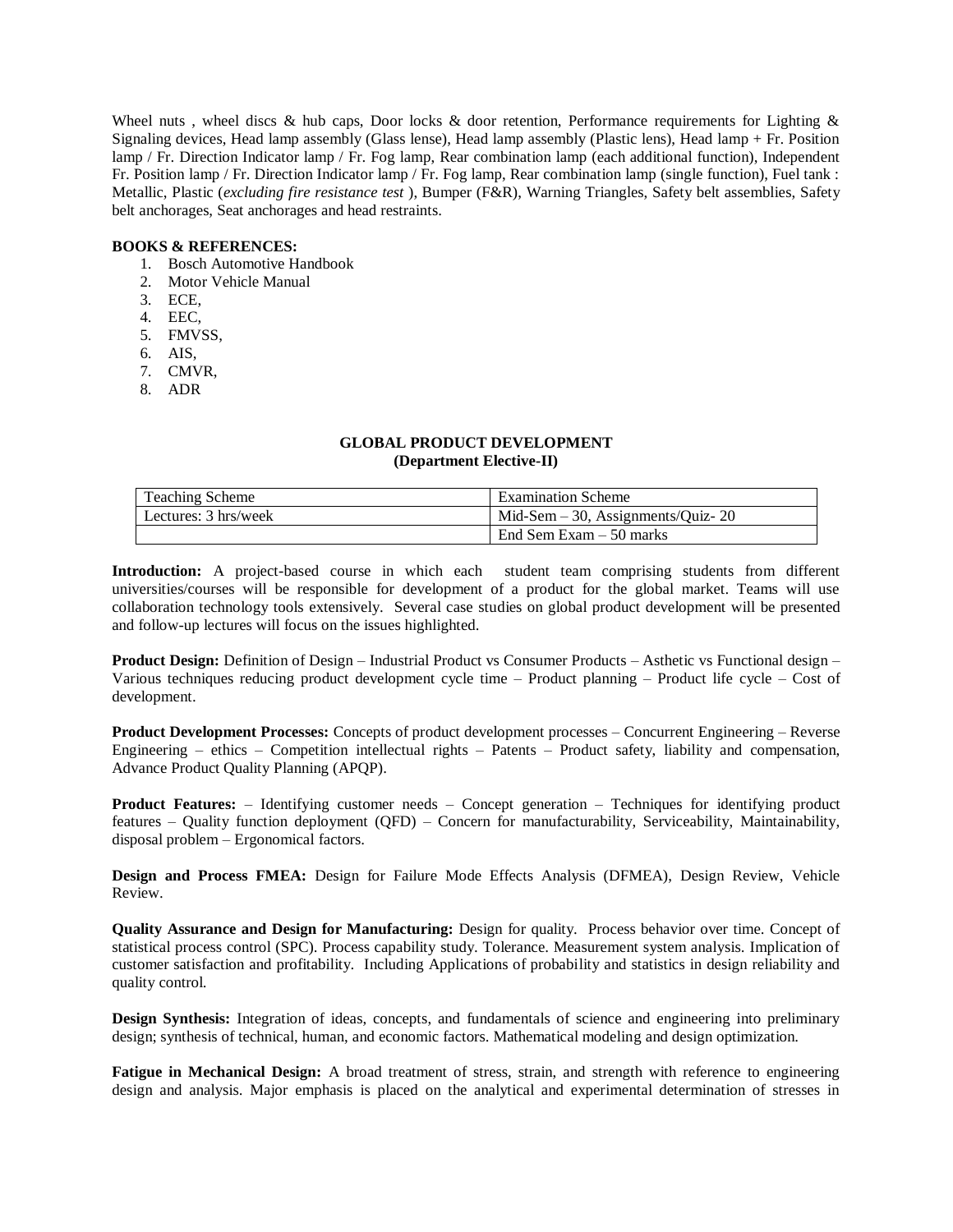relationship to the fatigue strength properties of machine and structural components. Also considered are deflection, post-yield behavior, residual stresses, temperature and corrosion effects.

# **References**

- 1. ARAI & SAEINDIA W.S. Proceedings, 3 Day Certificate Course on Quality Function Deployment, May 2007.
- 2. ARAI & SAEINDIA W.S. Proceedings, 3 Day Certificate Course on Design Failure Mode & Effect Analysis, May 2007.
- 3. David G. Ullman, The Mechanical Design Process, McGraw Hill, 1997.
- 4. William H. Middendroff, Design of Devices and Systems, Maecell Dekker Inc, New York, 1998.

# **AUTOMOTIVE AERODYNAMICS (Department Elective-II)**

| <b>Teaching Scheme</b> | <b>Examination Scheme</b>            |
|------------------------|--------------------------------------|
| Lectures: 3 hrs/week   | Mid-Sem $-30$ , Assignments/Quiz- 20 |
|                        | End Sem Exam $-50$ marks             |

# **Introduction**

Scope – historical development trends – Fundamentals of fluid mechanics – Flow phenomenon related to vehicles – External & Internal flow problems – Resistance to vehicle motion – Performance – Fuel consumption and performance – Potential of vehicle aerodynamics.

# **Aerodynamic Drag of Cabs**

Car as a bluff body – Flow field around car – drag force – types of drag force – analysis of aerodynamic drag – drag coefficient of cars – strategies for aerodynamic development – low drag profiles.

# **Shape Optimization Of Cabs**

Front and modification – front and rear wind shield angle – Boat tailing – Hatch back, fast back and square back – Dust flow patterns at the rear – Effect of gap configuration – effect of fasteners.

# **Vehicle Handling**

The origin of force and moments on a vehicle – side wind problems – methods to calculate forces and moments – vehicle dynamics Under side winds – the effects of forces and moments – Characteristics of forces and moments – Dirt accumulation on the vehicle – wind noise – drag reduction in commercial vehicles.

# **Wind Tunnels For Automotive Aerodynamics**

Introduction – Principles of wind tunnel technology – Limitation of simulation – Stress with scale models – full scale wind tunnels – measurement techniques – Equipment and transducers – road testing methods – Numerical methods.

# **Textbook:**

1. Hucho, W.H., Aerodynamics of Road vehicles, Butterworths Co. Ltd., 1997.

# **References:**

- 1. Pope, A, Wind Tunnel Testing, John Wiley & Sons, 2nd Edn., New York, 1994.
- 2. Automotive Aerodynamics: Update SP-706, SAE, 1987.
- 3. Vehicle Aerodynamics, SP-1145, SAE, 1996.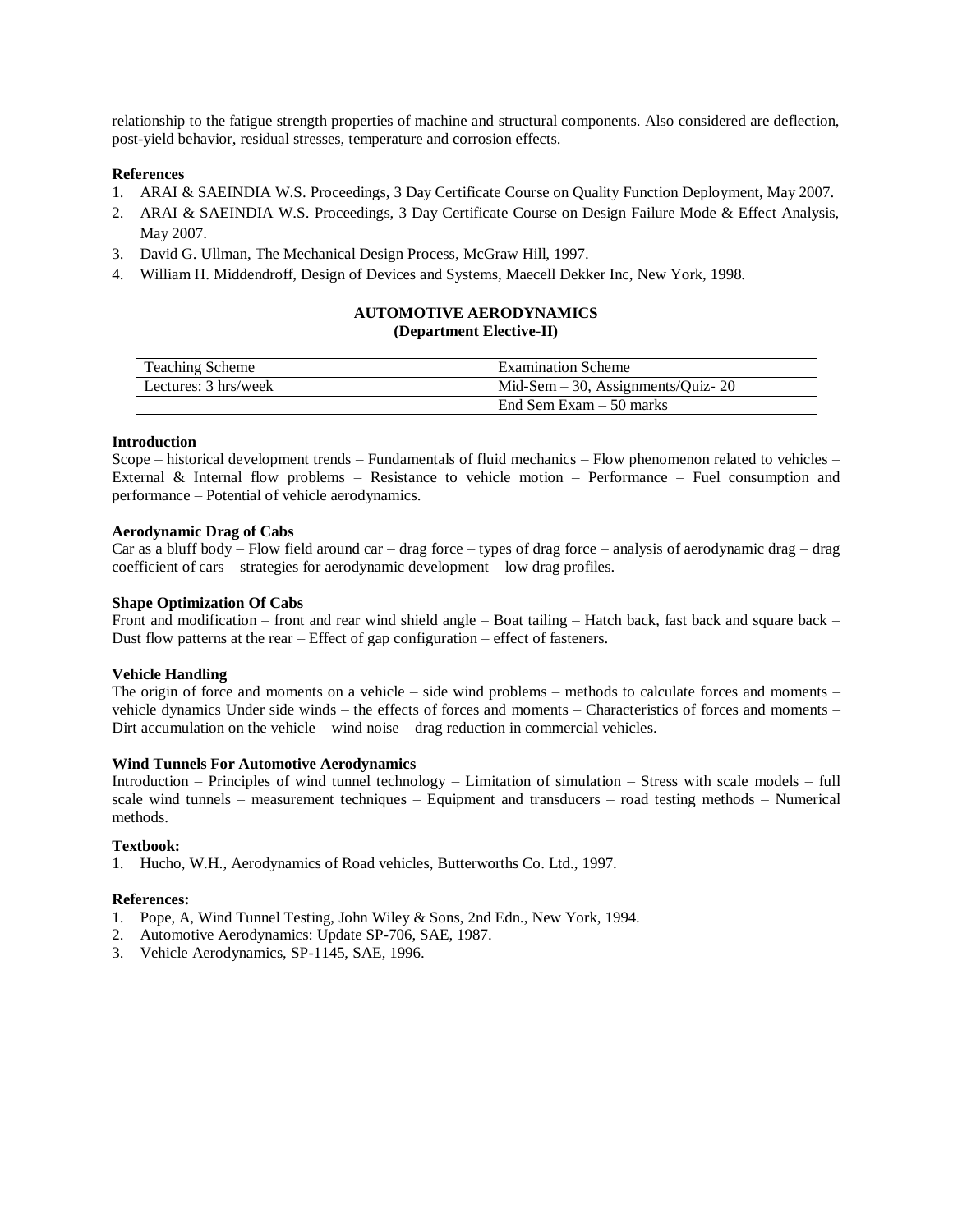# **AUTOMOTIVE HEATING VENTILATION AND AIR CONDITIONING (Department Elective-II)**

| <b>Teaching Scheme</b> | <b>Examination Scheme</b>            |
|------------------------|--------------------------------------|
| Lectures: 3 hrs/week   | Mid-Sem $-30$ , Assignments/Quiz- 20 |
|                        | End Sem Exam $-50$ marks             |

# **Fundamentals of Air-Conditioning, Cooling and Heating System**

Basic terminology, design factors and concepts related to air conditioning system

- Construction and Working principles of Thermostatic Expansion valve and Orifice tube based system- Heating system types -detailed study of HVAC components like compressor, evaporator, condenser, TXV, orifice tube, Receiver-drier, heater core etc. Location of air conditioning components in a vehicle.

# **Refrigerants & Air Management Systems**

#### *Refrigerants:*

Temperature and pressure relation, Properties of R-12 and R134a- refrigerant oil Simple problems - Containers - Handling refrigerants - Tapping into the refrigerant container - Ozone Layer Depletion.

#### *Air management system:*

Air routing for manual, semi and automatic system- cases and ducts- Air distribution, control head and doors-Defrost system, Refrigerant charging, system installation.

# **Automatic Climate Control System**

ATC system block diagram- different types of Sensors and Actuators, - Control Logic Electrical wiring diagram of manual and automatic system - multiplexing between BCM and PCM- control of compressor clutch, blower motor etc.- diagnostics tools and features.

# **Modeling of Air-Conditioning Components**

Modeling of Fixed and variable Displacement type compressor, evaporator modeling - heat transfer correlations for the fluids inside the evaporator, analysis of evaporator frosting- condenser modeling -improvement of refrigerant flow control method.

# **Air Conditioning Diagnosis And Services**

AC system diagnosis based on temperature and pressure measurements, sight glass, sound etc. - refrigerant leak detection- Trouble shooting and Servicing of compressor, evaporator, condenser, heater core etc. – HVAC equipment , recovery and charging.

Air routing system service.

# **Textbooks:**

- 1) Tom Birch, "Automotive Heating and Air Conditioning" Pearson Education Inc., 2003.
- 2) Boyce H. Dwiggins, Jack Erjavec., "Automotive Heating and Air-Conditioning", Delmer publisher., 2001.
- 3) William H Crouse and Donald L Anglin, "Automotive air conditioning", McGraw Hill Inc., 1990

#### **References:**

- 1) Goings. L.F., "Automotive air conditioning", American Technical services, 1974
- 2) Paul Weiser, "Automotive air conditioning", Reston Publishing Co Inc., 1990.
- 3) MacDonald, K.L., "Automotive air conditioning", Theodore Audel series, 1978.
- 4) James D. Halderman, "Automotive Heating, Ventilation, and Air Conditioning Systems", Pearson Education Inc., 2004.
- 5) SAE paper No: 931121,900084, 850040,931137,870029 etc.
- 6) Vehicle Service Manuals.
- 7) ASHRAE Handbook, All four volumes.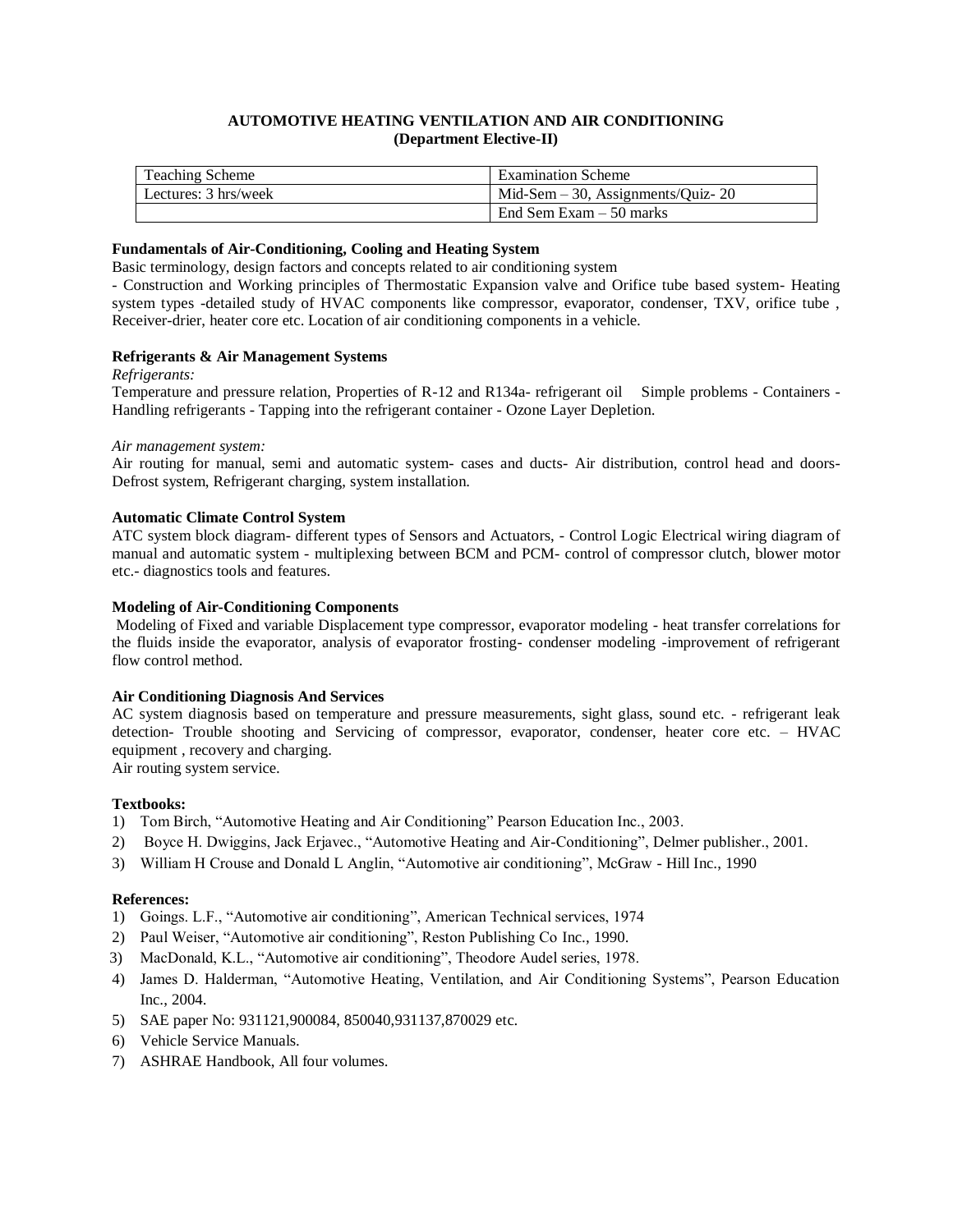# **AUTOMOTIVE LAB - II**

| $\overline{\phantom{a}}$<br>Teaching Scheme | Examination Scheme                                               |
|---------------------------------------------|------------------------------------------------------------------|
| 4 hrs/week<br>Lectures:                     | 100<br>$\mathbf{r}$<br>Work<br>$\mathbf{m}$<br>'utorials'<br>erm |
|                                             |                                                                  |

The term work shall consist of minimum eight exercises. Minimum two exercises from each subject based on preferably experimental measurements.

# **Engine**:

- 1. Performance test on Gasoline engine
- 2. Performance & emission test on Genset diesel engine
- 3. Performance & emission test on CNG engine
- 4. Swirl & Flow tests of ports on steady state flow-bench.

#### **Emission**:

- 5. Performance & emission test on Heavy duty diesel engine (transient Dyno)
- 6. Study of Emission test for SI Engine 2 wheelers on Chassis Dynamometer.
- 7. Study of Emission test for SI Engine 3 wheelers on Chassis Dynamometer.
- 8. Study of Emission test for SI Engine 4 wheelers on Chassis Dynamometer.

#### **Fuel**:

- 9. Analysis of Carbonyl Compound from exhaust emission using HPLC.
- 10. Chemical Characterization of Gasoline and Diesel Fuel.

#### **Reference Books:**

- 1. SAE SP-582 : Engine Testing, SAE Publication, 1984.
- 2. Facilities for engine testing of fuels and lubricants, SP-350, SAE Publication, 1968
- 3. Engine Testing : Theory and Practice, Plint, Michael a Martyr, Anthony, SAE Publication, 3<sup>rd</sup> Ed. 2007.
- 4. Statistics for Engine Optimization, Edwards, S P, Professional Engineering Publishing Limited, 2000.
- 5. Introduction to engine testing and development SAE R-344, Atkins, Richard D, SAE Publisher, 2009
- 6. Automotive Engine Performance : Tune up, Testing and Service, Layne, Ken, Prentice Hall, 1986.
- 7. Automobile Engines : In Theory, Design, Construction, Operation, Testing and Maintenance, Judge, Arthur W, Chapman and Hall Ltd., 1946

# **INTELLECTUAL PROPERTY RIGHTS**

#### **Teaching Scheme Examination Scheme**

Lectures : 1 hr/week End-Sem Exam- 50

# **Unit 1 (02)**

Introduction: Nature of Intellectual Property: Patents, Designs, Trademarks and Copyright. Process of Patenting and Development: technological research, innovation, patenting, development. **Unit 2 (02)** International Scenario: International cooperation on Intellectual Property. Procedure for grants of patents, Patenting under PCT. **Unit 3 (03)** Patent Rights: Scope of Patent Rights. Licensing and transfer of technology. Patent information and databases. Geographical Indications. **Unit 4 (03)** New Developments in IPR: Administration of Patent System. New developments in IPR; IPR of Biological

Systems, Computer Software etc. Traditional knowledge Case Studies, IPR and IITs.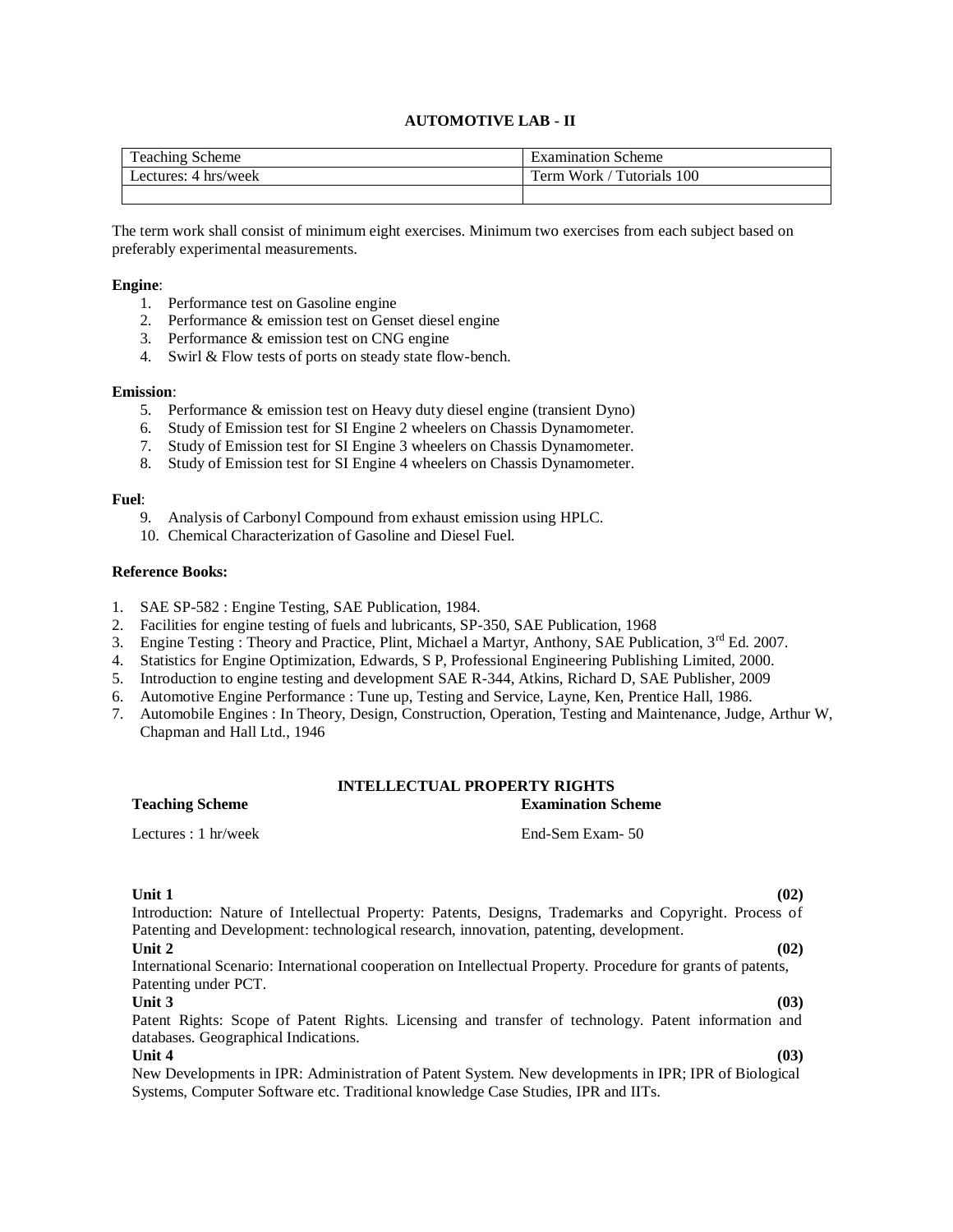# **Unit 5 (03)**

Registered and unregistered trademarks, design, concept, idea patenting.

#### **Reference Books**

- Resisting Intellectual Property by Halbert ,Taylor & Francis Ltd ,2007
- Industrial Design by Mayall, Mc Graw Hill
- Product Design by Niebel, Mc Graw Hill
- Introduction to Design by Asimov, Prentice Hall
- Intellectual Property in New Technological Age by Robert P. Merges, Peter S. Menell, Mark A. Lemley
- Intellectual Property Rights Under WTO by T. Ramappa, S. Chand.

# **Mini Project**

Mini project includes topics such as design, fabrication, analysis, simulations, field study, market survey and case study etc.

#### **Semester-III**

# **ENVIRONMENTAL SCIENCES**

**Teaching Scheme Examination Scheme**

Lectures : 1 hr/week End-Sem Exam- 50

#### **Unit 1 (02)**

Multidisciplinary nature of environmental studies: Definition, scope and importance, need for public awareness.

#### **Unit 2 (03)**

Natural Resources :

Renewable and non-renewable resources: Natural resources and associated problems.

Forest resources: Use and over-exploitation, deforestation, case studies. Timber extraction, mining, dams and their effects on forest and tribal people. Water resources: Use and over-utilization of surface and ground water, floods, drought, conflicts over water, dams-benefits and problems. Mineral resources: Use and exploitation, environmental effects of extracting and using mineral resources.

#### **Unit 3 (02)**

Biodiversity and its conservation: Introduction – Definition : genetic, species and ecosystem diversity, Biogeographically classification of India, Value of biodiversity : consumptive use, productive use, social, ethical, aesthetic and option values,

#### **Unit 4 (03)**

Environmental Pollution: Definition, Cause, effects and control measures of Air pollution, Water pollution, Soil pollution, Marine pollution, Noise pollution, Thermal pollution, Nuclear hazards, Solid waste Management.<br>Unit 5

#### **Unit 5 (03)**

Social Issues and the Environment: From Unsustainable to Sustainable development, Urban problems related to energy, Water conservation, rain water harvesting, watershed management, Resettlement and rehabilitation of people; its problems and concerns.

#### **Text Books**

- Hazardous Waste Incineration by Brunner R.C.1989, McGraw Hill Inc. 480p
- Marine Pollution by Clark R.S. Clanderson Press Oxford
- Environmental Chemistry by De A.K., Wiley Eastern Ltd.
- Water in Crisis, Pacific Institute for Studies in Dev., Environment & Security by Gleick, H.P. 1993. Stockholm Env. Institute Oxford Univ. Press. 473p
- Global Biodiversity Assessment by Heywood, V.H & Waston, R.T. 1995.. Cambridge Univ. Press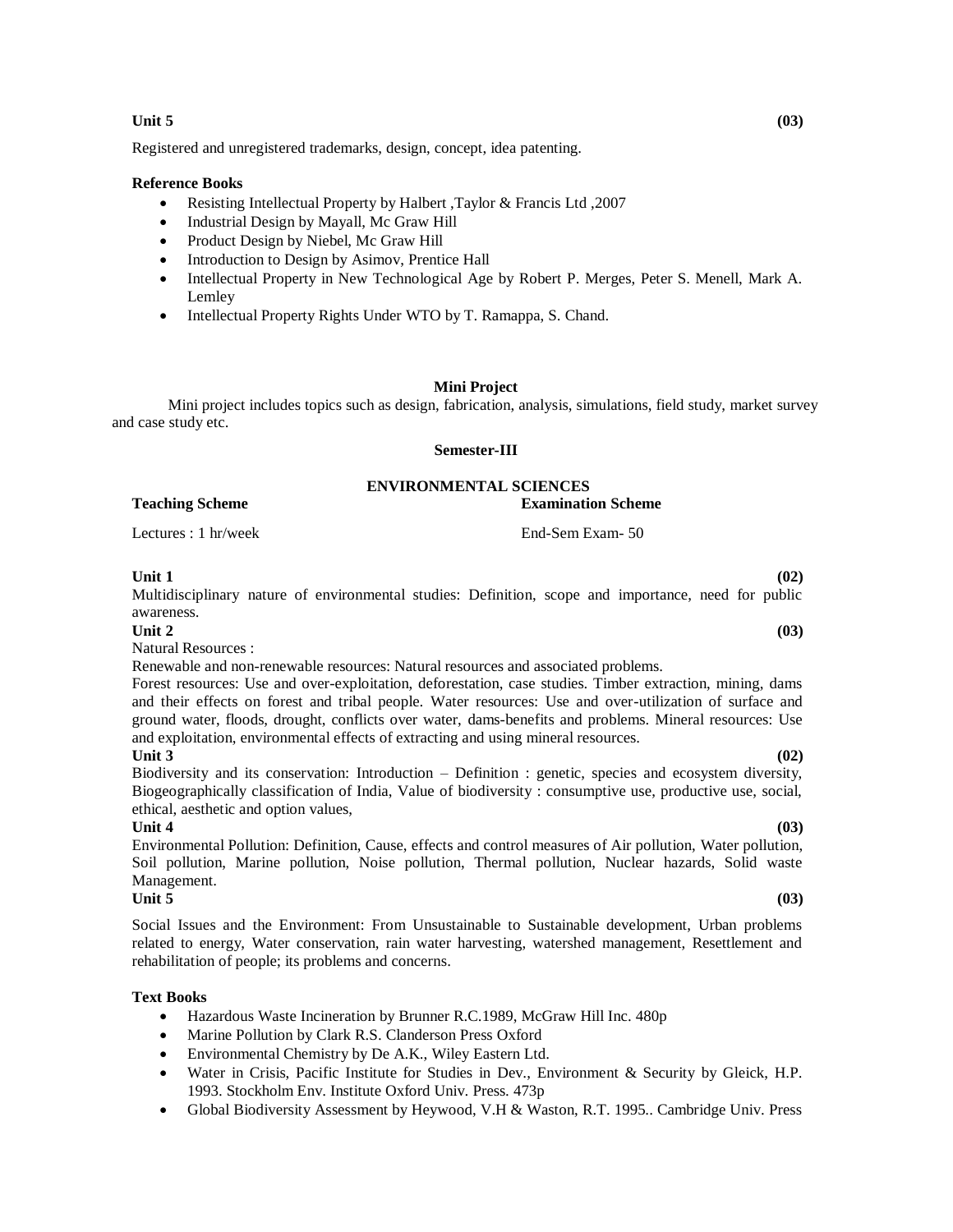1140p.

# **Reference Books**

- The Biodiversity of India by Bharucha Erach, Mapin Publishing Pvt. Ltd., Ahmedabad –380 013, India, Email:mapin@icenet.net
- Handbook of Environmental Laws by Trivedi R.K.,Rules Guidelines, Compliances and Standards, Vol I and II, Enviro Media

# **CONSTITUTION OF INDIA**

| <b>Teaching Scheme</b>         | <b>Examination Scheme</b> |
|--------------------------------|---------------------------|
| Lectures : $1 \text{ hr/week}$ | End-Sem Exam- 50          |

| Unit 1<br>(02)<br>Preamble to the constitution of India. Fundamental rights under Part – III, details of Exercise of rights,<br>Limitations & Important cases. |
|----------------------------------------------------------------------------------------------------------------------------------------------------------------|
| Unit 2<br>(02)                                                                                                                                                 |
| Relevance of Directive principles of State Policy under Part $-V$ , Fundamental duties & their significance.                                                   |
| Unit 3<br>(03)                                                                                                                                                 |
| Union Executive – President, Prime Minister, Parliament & the Supreme Court of India.                                                                          |
| Unit 4<br>(02)                                                                                                                                                 |
| State executive – Governors, Chief Minister, State Legislator and High Courts                                                                                  |
| Unit 5<br>(02)                                                                                                                                                 |
| Constitutional Provisions for Scheduled Castes & Tribes, Women & Children & Backward classes.<br>Emergency Provisions.                                         |
| Unit 6<br>(02)                                                                                                                                                 |
| Electoral process, Amendment procedure, 42nd, 44th, 74th, 76th, 86th and 91st Constitutional<br>amendments.                                                    |

# **Text Books**

- Introduction to the Constitution of India by Durga Das Basu (Students Edn.) Prentice – Hall EEE, 19th/20th Edn., 2001.
- Engineering Ethics by Charles E.Haries, Michael. S.Pritchard and Michael J.Robins Thompson Asia, 2003-08-05.

#### **Reference Books**

.

An Introduction to Constitution of India by M.V. Pylee, Vikas Publishing, 2002.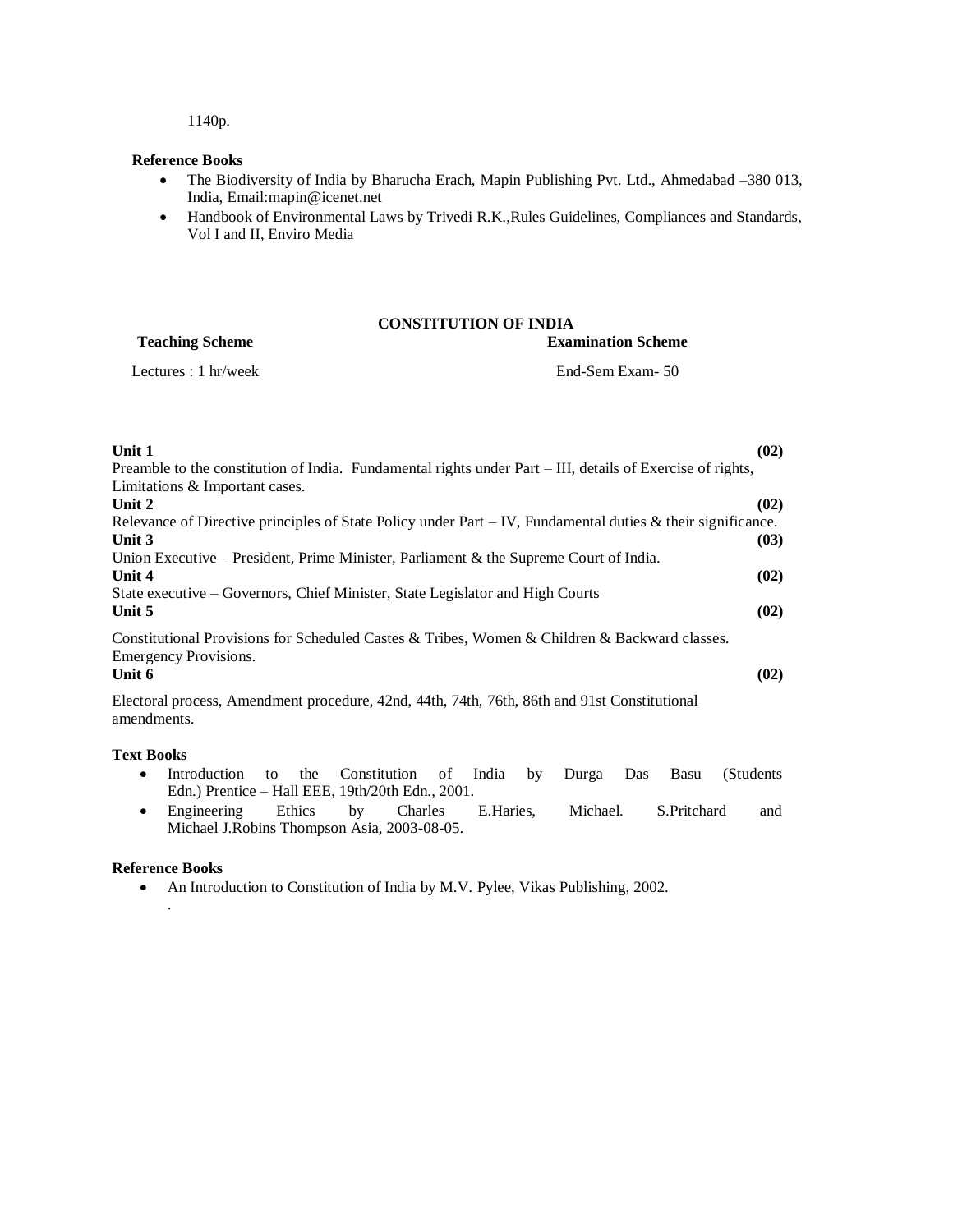# **AUTOMOTIVE MATERIALS AND MANUFACTURING**

| <b>Teaching Scheme</b> | <b>Examination Scheme</b>            |
|------------------------|--------------------------------------|
| Lectures: 3 hrs/week   | Mid-Sem $-30$ , Assignments/Quiz- 20 |
|                        | End Sem Exam $-50$ marks             |

**Advanced Materials:** Composites – non metallic and metallic. Other specialty materials used in Automotive design and manufacturing. Role of Nano technology in Automotive systems.

**Mechanics of Polymers:** Constitutive equation for linear small strain viscoelastic response; constant rate and sinusoidal responses; time and frequency dependent material properties; energy dissipation; structural applications including axial loading, bending, torsion; three dimensional response, thermo-viscoelasticity, correspondence principle, Laplace transform and numerical solution methods.

**Composite Materials:** Mechanics, Manufacturing and Design. Composite materials, including naturally occurring substances such as wood and bone, and engineered materials from concrete to carbon-fiber reinforced epoxies. Development of micromechanical models for a variety of constitutive laws. Link between processing and asmanufactured properties through coupled fluid and structural analyses.

**Smart Materials and Structures:** Theoretical aspects of smart materials, sensors and actuator technologies. It will also cover design, modeling and manufacturing issues involved in integrating smart materials and components with control capabilities to engineering smart structures.

**Materials in Manufacturing and Design:** Material selection on the basis of cost, strength, formability and machinability. Advanced strength analysis of heat-treated and cold-formed parts including axial, bending, shear and cyclic deformation. Correlations of functional specifications and process capabilities. Problems in redesign for productibility and reliability.

**Global Manufacturing and Supply Chain Management.** Globalization and manufacturing paradigms. Productprocess-business integration. Product invention strategy. Customized, personalized and reconfigurable products. Mass production and lean production. Mathematical analysis of mass customization. Traditional manufacturing systems. Reconfigurable manufacturing systems. Reconfigurable machines. System configuration analysis. Responsive business models. Enterprise globalization strategies. The global integrated enterprise.

**Time Series Modeling:** Analysis, Forecasting. Time series modeling, analysis, forecasting, and control, identifying parametric time series, autovariance, spectra, Green's function, trend and seasonality. Examples from manufacturing, quality control, ergonomics, inventory, and management.

**Laser Materials Processing:** Application of lasers in materials processing and manufacturing. Laser principles and optics. Fundamental concepts of laser/material interaction. Laser welding, cutting, surface modification, forming, and rapid prototyping. Modeling of processes, microstructure and mechanical properties of processed materials. Transport phenomena. Process monitoring.

**Assembly Modeling for Design and Manufacturing:** Assembly on product and process. Assembly representation. Assembly sequence. Datum flow chain. Geometric Dimensioning and Tolerancing. Tolerance analysis. Tolerance synthesis. Robust design. Fixturing. Joint design and joining methods. Stream of variation. Auto body assembly case studies.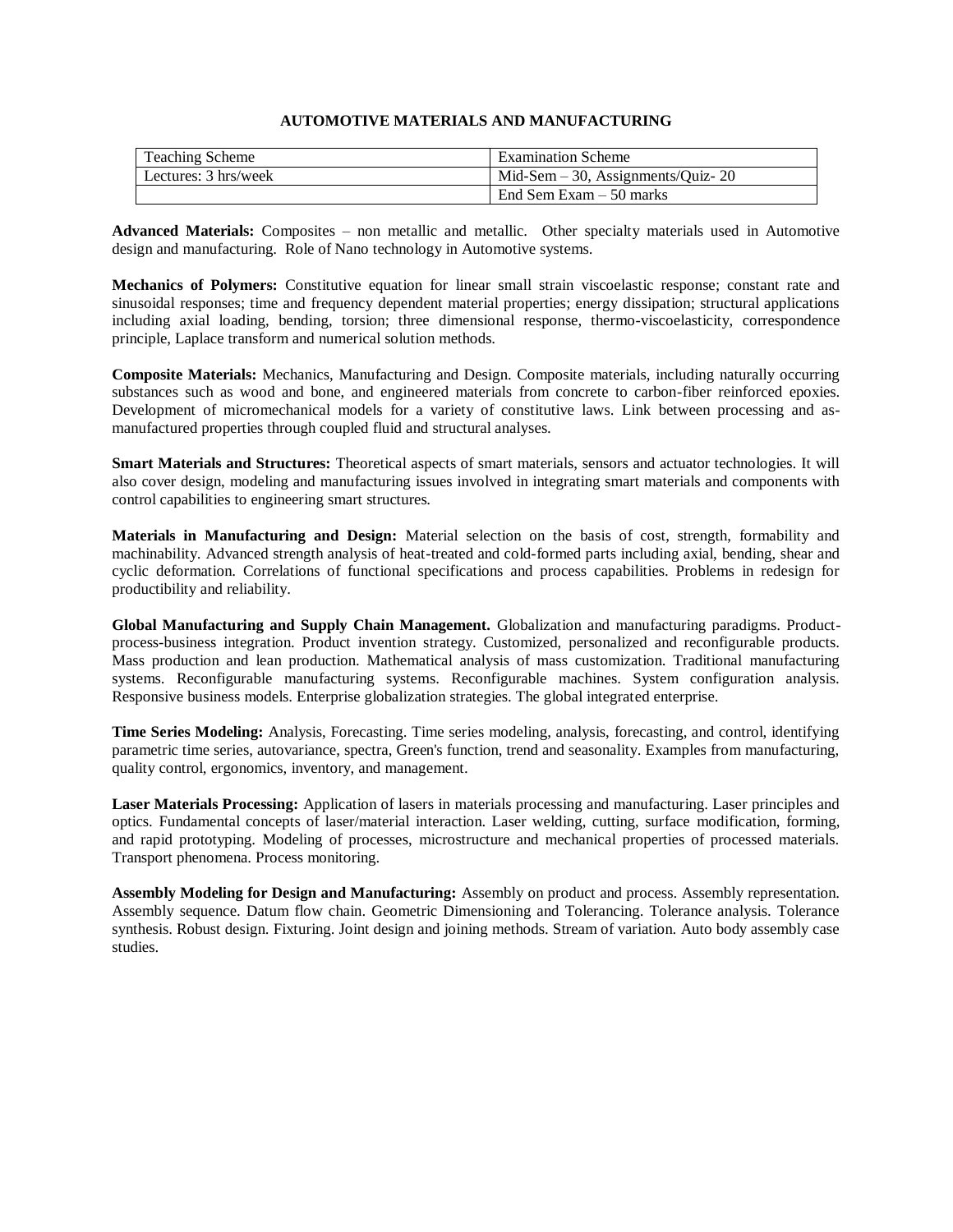# **COMPUTATIONAL MODELING AND SIMULATION**

| Teaching Scheme      | <b>Examination Scheme</b>            |
|----------------------|--------------------------------------|
| Lectures: 3 hrs/week | Mid-Sem $-30$ , Assignments/Quiz- 20 |
| Tutorial: 2 hrs/Week | End Sem Exam $-50$ marks             |

**Introduction to CFD:** Computational approach to Fluid Dynamics and its comparison with experimental and analytical methods, Basics of PDE: Elliptic, Parabolic and Hyperbolic Equations.

**Governing Equations:** Review of Navier-Stokes Equation and simplified forms, Solution Methodology: FDM and FVM with special emphasis on FVM, Stability, Convergence and Accuracy.

**Finite Volume Method:** Domain discretizations, types of mesh and quality of mesh, SIMPLE, pressure velocity coupling, Checkerboard pressure field and staggered grid approach

**Geometry Modeling and Grid Generation:** Practical aspects of computational modeling of flow domains, Grid Generation, Types of mesh and selection criteria, Mesh quality, Key parameters and their importance

**Methodology of CFDHT:** Objectives and importance of CFDHT, CFDHT for Diffusion Equation, Convection Equation and Convection-Diffusion Equation

**Solution of N-S Equations for Incompressible Flows:** Semi-Explicit and Semi-Implicit Algorithms for Staggered Grid System and Non Staggered Grid System of N-S Equations for Incompressible Flows

# **Reference Books**

- 1. Computational Fluid Dynamics, The Basic with applications by John A. Anderson, Jr., McGraw Hill International editions, Mechanical Engineering series.
- 2. Numerical Methods in Fluid Flow & Heat Transfer by Dr. Suhas Patankar.
- 3. An Introduction to Computational Fluid Flow (Finite Volume Method), by H.K. Versteeg, W.Malalasekera, Printice Hall
- 4. Computational Methods for Fluid Dynamics by Ferziger and Peric, Springer Publication.
- 5. An Introduction to Computational Fluid Mechanics by Chuen-Yen Chow, Wiley Publication.
- 6. Computational Fluid Flow & Heat Transfer by Murlidhar and Sundarrajan, Narosa Publication.

# **AUTOMOTIVE DESIGN (Department Elective-III)**

| <b>Teaching Scheme</b> | <b>Examination Scheme</b>            |
|------------------------|--------------------------------------|
| Lectures: 3 hrs/week   | Mid-Sem $-30$ , Assignments/Quiz- 20 |
|                        | End Sem Exam $-50$ marks             |

**Introduction to Design Process:**, Factors – Materials selection direct - Bending and Torsional stress equation - Impact and Shock loading - Stress concentration factor - Size factor - Surface limits factor - Factor of safety - Design stress - Theories of failures – Problems.

**Fatigue strength and design of springs:** Variable and cyclic loads – Fatigue strength – S- N curve – Continued cyclic stress – Soderberg and Goodman equations – Design of Helical – Leaf - Disc springs under Constant and Varying loads.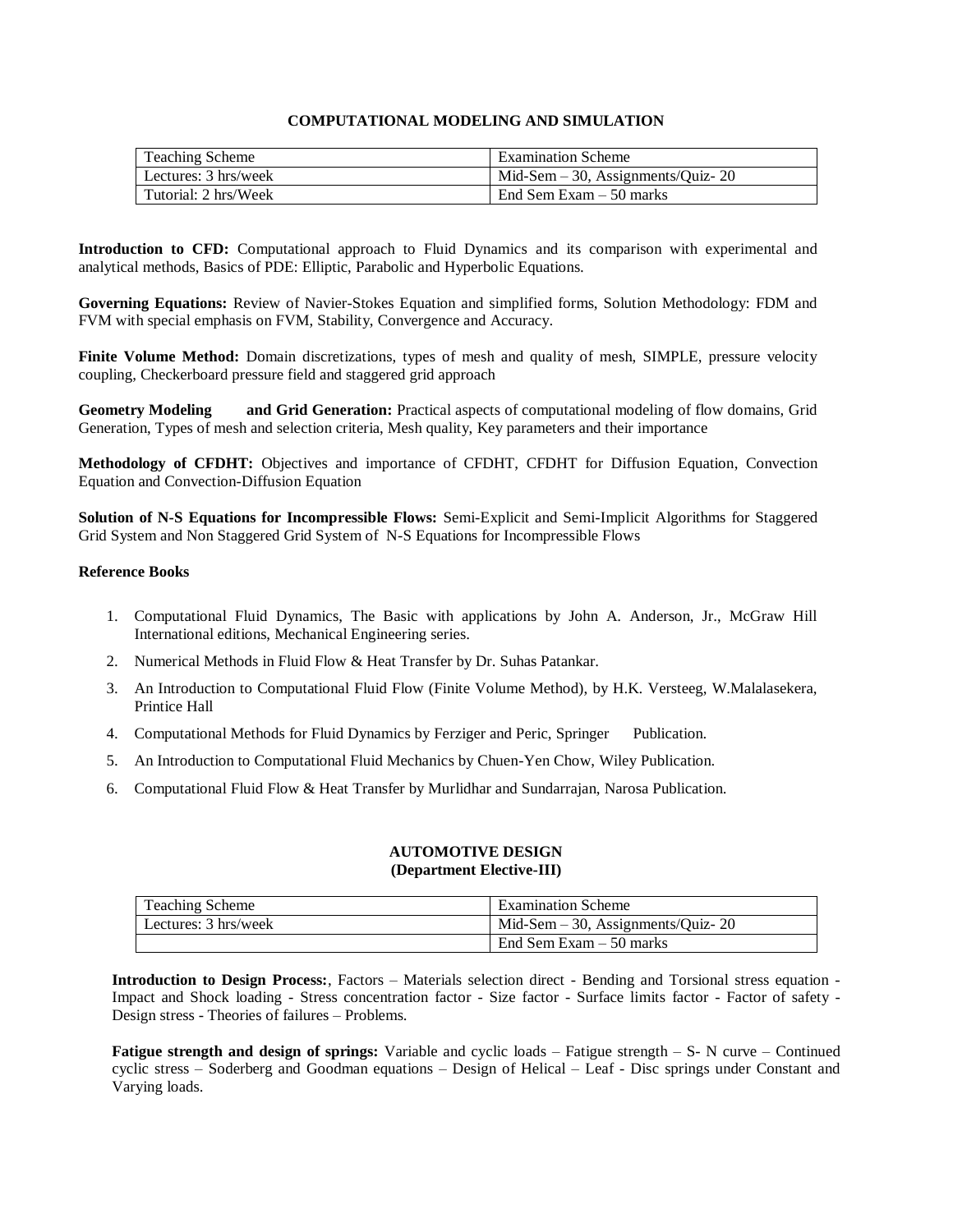**Design of Couplings:** Design and drawings of couplings – Rigid – Flexible – Design and Drawings of Cotter joints - Knuckle joints, Computer aided design of machine elements.

**Design of Clutches and Gear Boxes:** single plate, multiple plates, centrifugal clutch, lining material, lever design, sliding mesh, constant mesh, synchromesh gear box, gear ratio and gear shifting lever, sliding mechanism

**Design of Drivetrain:** Design of propeller shaft and U-joints, Design of propeller shaft, criteria, failure theories, ujoint design, Design of Final drive and differential, Design of bevel, worm and hypoid type of final drive ,differential.

**Design of axel and Steering:** Axle and shaft design, design of fully floating, half floating axle and dead axle, Steering gear and steering mechanism design, geometry for correct steering, linkages

**Design of brakes and Suspension:** internal expanding shoe brake, braking condition, friction lining material, mechanical and hydraulic braking system, leaf spring, coil spring, materials, suspension system and linkages, independent suspension

**Automotive Body Structures:** Emphasis is on body concept for design using first order modeling of thin walled structural elements. Practical application of solid/structural mechanics is considered to design automotive bodies for global bending, torsion, vibration, crashworthiness, topology, material selection, packaging, and manufacturing constraints.

# **Text Books :**

- 1. Joseph Edward Shigley and Charles, R. Mischke, (2000), Mechanical Engineering Design, McGraw –Hill International Editions.
- 2. Pandya and Shah, Machine design,Charotar Publishing House.

# **Reference Books:**

- 1. DTB Donkins, Elements of Motor Vehicles Design, TMH
- 2. P. Lukin, Automobile Chasis Design and calculations, Mir Publishers
- 3. K. M. Agrawal,Autodesign Problems,Satyaprakashan.
- 4. N.K.Giri, Automotive Mechanics,Khanna Publishers.

# **AUTOMOTIVE SAFETY AND LIGHTING (Department Elective-III)**

| <b>Teaching Scheme</b> | <b>Examination Scheme</b>            |
|------------------------|--------------------------------------|
| Lectures: 3 hrs/week   | Mid-Sem $-30$ , Assignments/Quiz- 20 |
|                        | End Sem Exam $-50$ marks             |

Introduction to safety and Vehicle structural crashworthiness & Crash testing

**Automotive Safety**: Active and passive safety, Driver assistance systems in automobiles, Definitions and terminology, Balance of stiffness and toughness characteristics and energy absorption characteristics of vehicle structures, Design of crash crumple zones, Modeling and simulation studies, Optimization of vehicle structures for crash worthiness, Types of impacts, and Impact with rebound, movable barrier tests, Analysis and simulation of vehicle in barrier impacts, Roll over crash tests, Behavior of specific body structures in crash testing, Photographic analysis of impact tests, Regulatory requirements for crash testing.

**Ergonomics and Human response to Impact:** Importance of Ergonomics in Automotive safety, Locations of controls, Anthropomerty, Human impact tolerance, Determination of Injury thresholds, Severity Index, Study of comparative tolerance, Application of Trauma for analysis of crash injuries. Injury criteria's and relation with crash and modeling and simulation studies in dummy.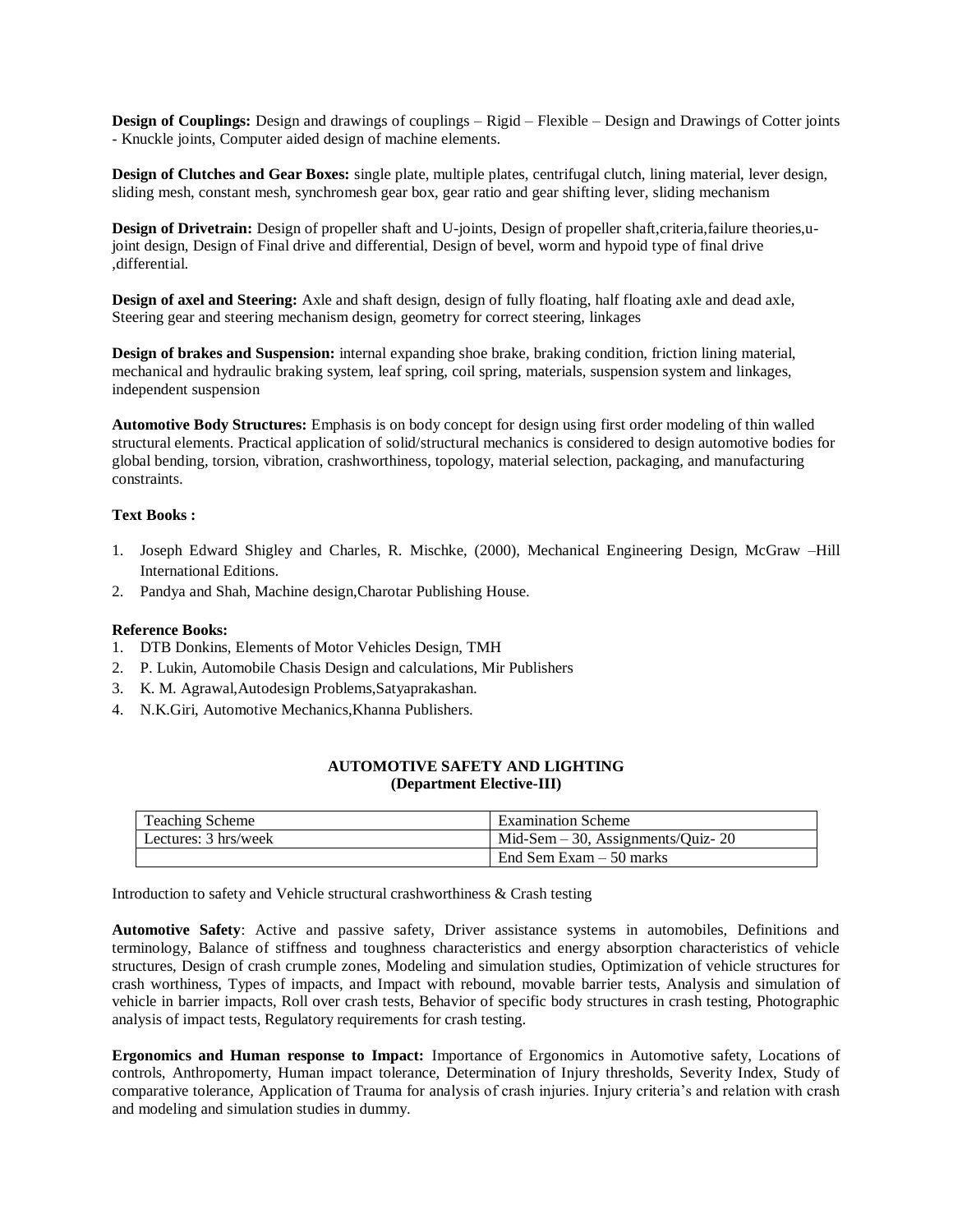**Vehicle safety systems:** Survival space requirements, Restraints systems used automobiles, Types of safety belts, Head restraints, Air bags used in automobiles, Use of energy absorbing systems in automobiles, Impact protection from steering controls, Design of seats for safety, types of seats used in automobiles. Importance of Bumpers in automobiles, Damageability criteria in bumper designs. Introduction to the types of safety glass and their requirements and rearward field of vision in automobiles, Types of rear view mirrors and their assessment. Warning devices, indicators, hinges, latches, wipers, horns, etc.

**Fundamentals of light, vision and colour:** Electromagnetic radiation and light, Propagation of light, Spectral sensitivity of light,Measures of radiation and light, Standard elements for optical control. Illuminant calculations, Derivation of luminous flux from luminous intensity, flux transfer and inter reflection, luminance calculations, discomfort glare, eyes as an optical system, visual processing, lighting for results, modes of appearance, Pointers for lighting devices. Nature of the colour, Tri-chromatic Colorimetry, Surface colour, colour spaces and colour solids,, colour rendering.

**Light Measurements, Testing equipment, calibration and photometric practice:** Basics of standards and detectors, spectral measurements and Colorimetry, illuminant meters and luminance meters, colorimeters. Fundamentals of equipment used for light measurement in Automotive field; Gonio-Photometer, Reflecto-meter, Colorimeter, Integrating sphere, types, application, coordinates system, Types of sensors and working principle, construction, characteristics etc. used in different equipment. National and international Regulations, test requirements and testing procedure.

**New Technology in Automotive lighting:** Technology progress in automotive lighting, Gas Discharges lamps, LED, adoptive front lighting system, Daylight running lamps.

#### **References :**

- 1. Watts, A. J., et al "Low speed Automobile Accidents" Lawyers and Judges 1996
- 2. Jullian Happian-Smith 'An Introduction to Modern Vehicle Design' SAE, 2002
- 3. Johnson, W., and Mamalis, A.G., "Crashworthiness of Vehicles, MEP, London, 1995
- 4. Edward .A, Lamps and Lighting, Hodder & Stoughton, London, 1993.
- 5. Keitz H. A. E, Light calculations and Measurements, Macmillan, 1971.
- 6. Olson L. P, Forensic aspects of driver perception and response, Lawyers and Judges 1996.
- 7. Pantazis. M, Visual instrumentation: Optical design & engineering Principles, McGraw Hill 1999.

# **FINITE ELEMENT METHOD (Department Elective-III)**

| <b>Teaching Scheme</b> | <b>Examination Scheme</b>            |
|------------------------|--------------------------------------|
| Lectures: 3 hrs/week   | Mid-Sem $-30$ , Assignments/Quiz- 20 |
|                        | End Sem Exam $-50$ marks             |

**Introduction:** Steps in finite element method, descretisation, types of elements used, Shape of functions, Linear Elements, Local and Global coordinates, Noddle degrees of freedom, Finite element formulation, variational, weighted residual and virtual work methods, Field problems, irrotational flow, conduction heat transfer, electromagnetic and electrostatic fields, Quasi harmonic equation, Axisymmetric field problems, computer implementation, higher order elements, isoparametric version, Application to non-linear problems, solution to Nervier Strokes equations, phase change, radiation, temperature dependant materials, stress analysis in simple cases, axisymmetric solids, stress concentration factors,

# **References Books:**

- 1. Cook R.D. "Concepts and applications of finite element analysis" Wiley, New York, 1981.
- 2. Bathe K.J., Cliffs, N.J. "Finite element procedures in Engineering Analysis", Englewood. Prentice Hall, 1981.
- 3. Reddy J. N., Finite Element Method, Tata McGrawHill Edition, 2E, 2003.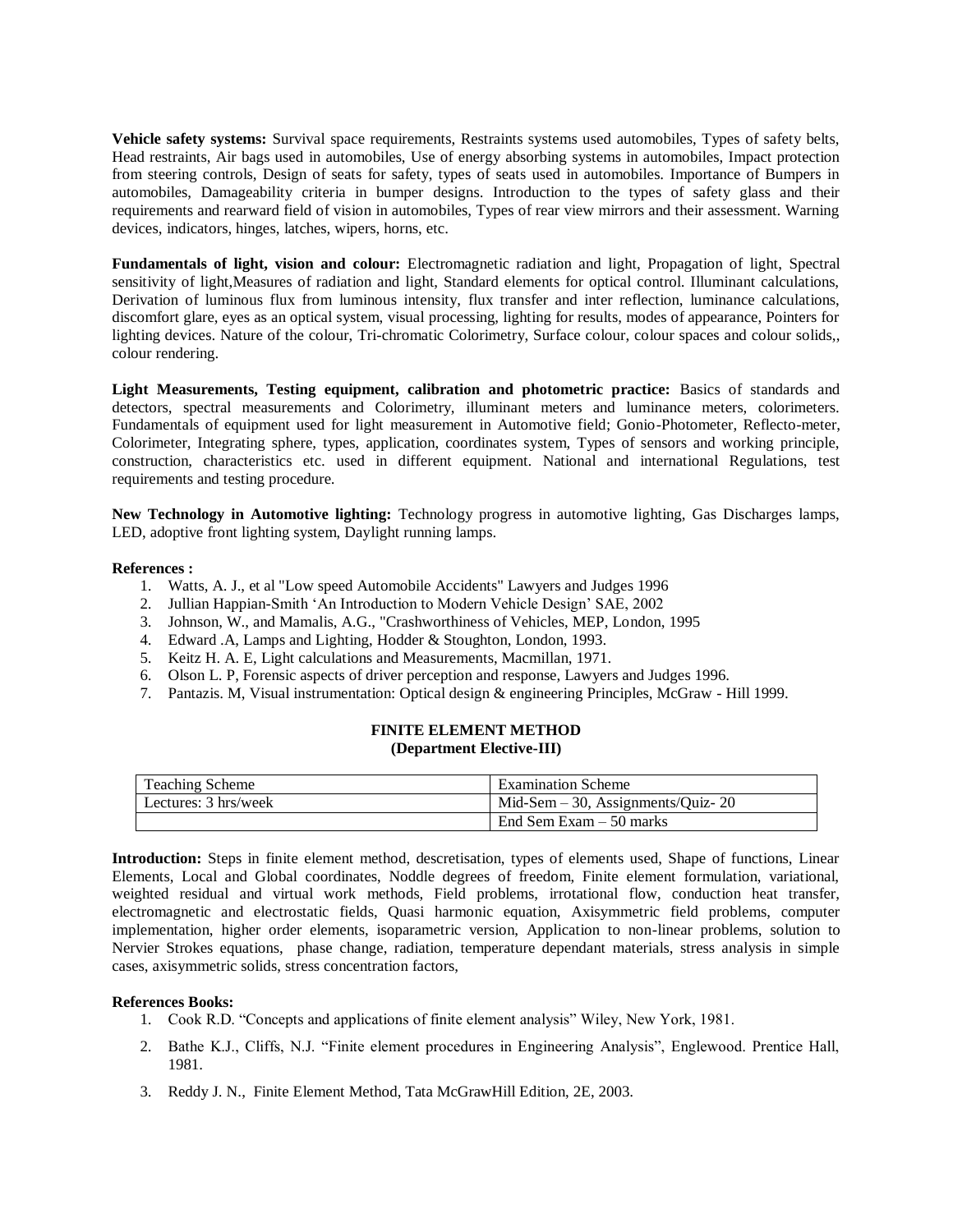4. Chandrupatla and Belegundu "Introduction to finite elements in Engineering", Prentice Hall of India Pvt. Ltd. New Delhi, 2001.

# **AUTOMOTIVE ENABLING TECHNOLOGIES AND SIMULATION (Department Elective-III)**

| <b>Teaching Scheme</b> | <b>Examination Scheme</b>            |
|------------------------|--------------------------------------|
| Lectures: 3 hrs/week   | Mid-Sem $-30$ , Assignments/Quiz- 20 |
|                        | End Sem Exam – 50 marks              |

**Introduction to Finite-Element Method:** Concepts and applications of the finite element method. Development and applications of basic elements used in engineering mechanics. Use of finite-element analysis software. Application of finite-element concept to several areas of mechanics.

**Introduction to Computational Fluid Dynamics:** Review of governing equations of fluid dynamics, mathematical behavior of partial differential equations, basic aspects of discretization, basic CFD techniques, basic grid generations, coordinate transformations, advanced numerical schemes, future CFD methodology.

**Advanced Computational Fluid Dynamics:** Finite volume scheme, Eigenvalues and Eigenvectors, Method of Characteristics, Upwind Schemes, Flux Vector Splitting, Flux Difference Splitting, Explicit and Implicit Schemes, Flux Jacobians, Newton Methods, Boundary Conditions, Weak Solutions, TVD, PISO Methods.

**Introduction to Turbulent Flows:** Characteristics of turbulence, length and time scales, energy cascade, vorticity stretching, Reynolds averaging technique, Closure problem, Boussinesq hypothesis, Eddy viscosity concepts, introduction to zero-, one- and two-equation models, Reynolds stress model.

**Computational Structural Mechanics I.** Modeling and simulation of three-dimensional solid bodies using computational methods. Fundamental principles in structural mechanics and basic concepts of numerical methods. Practice of static, vibration, and high-speed impact simulation using finite element codes.

**Numerical Mesh Generation.** Mesh generation strategies, error analysis, and their role in field simulation systems and engineering applications. Structured and unstructured meshing algorithms including algebraic, elliptic, parabolic, hyperbolic, advancing front and Delaunay triangulation methods, computer aided geometry techniques and surface generation schemes.

**Computer Aided Geometry Design.** Bezier curves, polynomial interpolation, splines, NURBS, tensor product Bezier surfaces, composite surfaces, Differential Geometry, Parametric curves and surfaces, decimation and refinement algorithms.

**Computer Visualization Techniques in Engineering.** Introduction to the importance of scientific visualization in engineering, algorithms in data visualization, computer graphics, and visualization software.

**Advanced Visualization and Virtual Reality.** Advanced scientific visualization in engineering, algorithms in data visualization, computer graphics, and visualization software.

**Fluid Structure Interactions.** Modeling and simulation of fluid-structure interaction (FSI) phenomena using computational methods. The Arbitrary Lagrangian Eulerian (ALE) formulation, a variety of interpolation methods, mesh movement and time mapping algorithms, Solution of FSI problems using the interface codes.

**Enabling Technology Tools for Scientists.** Computational methods and tools for simulations and modeling of mechanical and biomedical applications. Numerical geometry, numerical mesh generation, and scientific visualization tools will be introduced and applied.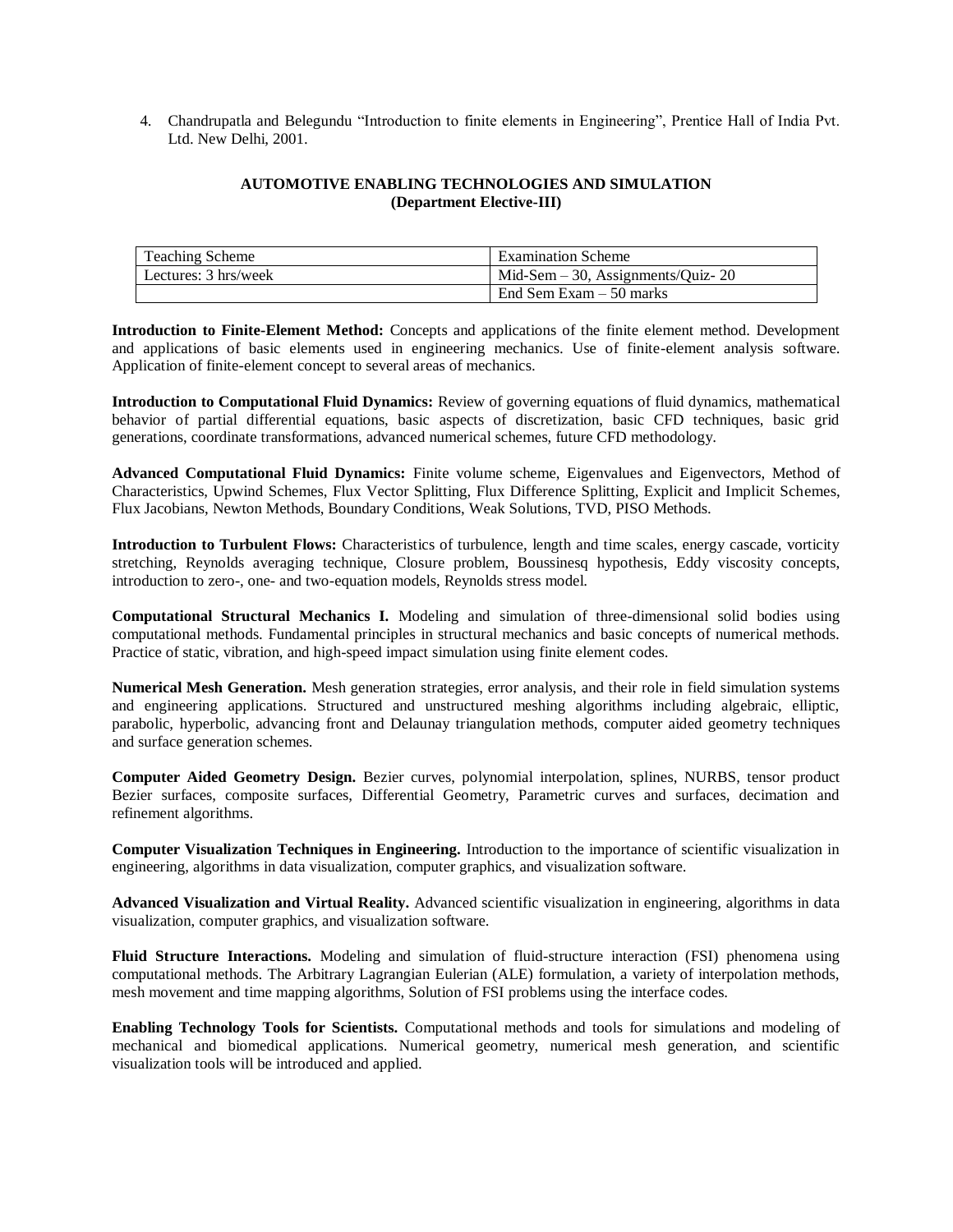**Parallel Computational Simulations.** Parallel algorithms for high fidelity simulations will be covered using domain decomposition strategies. Performance evaluation and metrics will be developed. MPI, OpenMP, PVM, and other parallel message passing languages will be described. Shared and distributed memory machines will be considered.

# **APPLIED PHYSICS (Department Elective-III)**

| <b>Teaching Scheme</b> | <b>Examination Scheme</b>            |
|------------------------|--------------------------------------|
| Lectures: 3 hrs/week   | Mid-Sem $-30$ , Assignments/Quiz- 20 |
|                        | End Sem Exam $-50$ marks             |

**Multidisciplinary perspective that includes:** Applied physics, engineering, art, psychology, marketing, and economics. Using a decision-making framework, emphasis placed on quantitative methods. Building mathematical models and accounting for interdisciplinary interactions.

**Quantum Physics:** Dual nature of electron magnetic radiation - de Broglie waves - Compton effect experimental verification -Heisenberg uncertainty principle - Schrodinger equation - application - particle in a box (ID) - Spectroscopy. Application of Quantum Mechanics - Scanning Tunneling Microscope - Atomic Force Microscope problems.

Laser: Laser characteristics, Einstein's coefficients- its significance, population inversion, three levels, four level laser – Schawlow and Townes condition- Nd. YAG, He-Ne-C0, laser welding, drilling, cutting- optical disk systems, recording data readout from optical disks, Holography, Recording and Reconstruction- Problems.

**Fiber Optics:** Light propagation through fibers, Acceptance angle, and numerical aperture- types of fibers, step index, graded index, single mode, multimode dispersion, intermodal, intramodal application of fiber optics in communication, source LED, Laser diode, Detector, PIN photo diode endoscope, problems.

**Ultrasonic and Microwaves:** Properties, generation, Magnetostriction method, Piezo-electric method - detection of ultrasonic- applications-NDT Characteristic features of micro waves, TE and TM modes, Klystron- Gunn diodeapplications of microwaves.

**Nano Technology:** Nanoscale, Nanomaterials, properties of Nanomaterials, Moore's Law Semiconductor, nanoparticles, Nanocomposites, Quantum well, Wire, Dots, Nanolithography, Applications of Nanotechnology, Aerospace components, sensors, Medicine.

# **Reference Books:**

- 1. B.B. Laud, Lasers and Non-Linear Optics, 2ndEdition, New Ages International.
- 2. Ghatak and K. Thyagarajan (2002), Introduction to Fiber Optics, Cambridge University Press.
- 3. William Silfvast (2002), Laser Fundamentals, Cambridge University Press.
- 4. Djafar K. Mynbaeu (2004), Fibre Optic Communication Technology, Pearson Education Asia.
- 5. Kittel (2001), Solid State Physics, 7iliEdition, John Wiley & Sons.
- 6. K.C. Gupta (2002), Microwaves, New Age International.
- 7. Arthur Beiser (2003), Concepts of Modern Physics, 6thEdition, Tata-McGraw Hill.
- 8. Charles P. Poole, ,Jr. and Frank J. Owens (2003), Introduction to Nanotechnology, John Wiley & Sons.
- 9. Edward 1. Wolf (2006), Nano Physics and Nanotechnology An introduction to Modern Concepts in Nanosciehce, Wiley VCH verlagambh & Co., Weinheim'. .